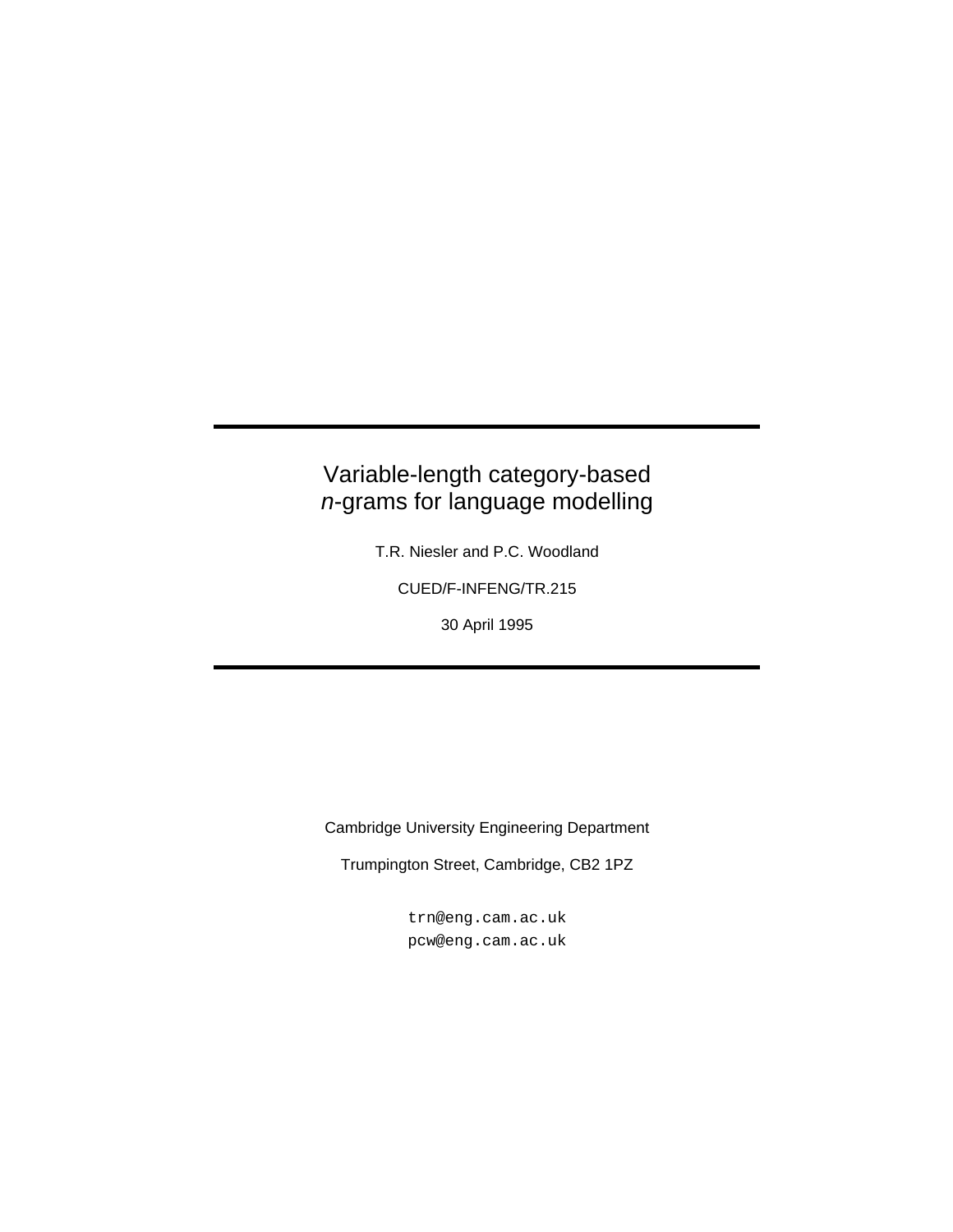## **Abstract**

This report concerns the theoretical development and subsequent evaluation of *n*-gram language models based on word categories. In particular, part-of-speech word classifications have been employed as a means of incorporating significant amounts of *a-priori* grammatical information into the model. The utilisation of categories diminishes the problem of data sparseness which plagues conventional word-based *n*-gram approaches, and therefore yields a fundamentally more compact model. Furthermore, it allows the use of larger *n*, and a strategy by means of which successively longer *n*-grams are selectively added to the model according to a cross-validation likelihood criterion is proposed. This enables the model compactness to be maintained while allowing longer range effects to be modelled where they benefit performance. The language modelling approach was applied to the LOB corpus in order to assess its effectiveness. When compared with models of corresponding complexity constructed according to conventional *n*-gram methods, it is found that the proposed procedures render language models exhibiting superior performance. Furthermore, comparison with word-based *n*-gram models shows that comparable performance may be achieved at a large reduction in model size. An ultimate aim of the described work is to construct language models from very large text corpora, the contents of which are generally not annotated with the required part-of-speech classifications. For this reason the use of the category-based language model as a statistical tagger is introduced as a means of automatically determining this information, and is shown by means of tests on the LOB corpus to yield very good tagging accuracies.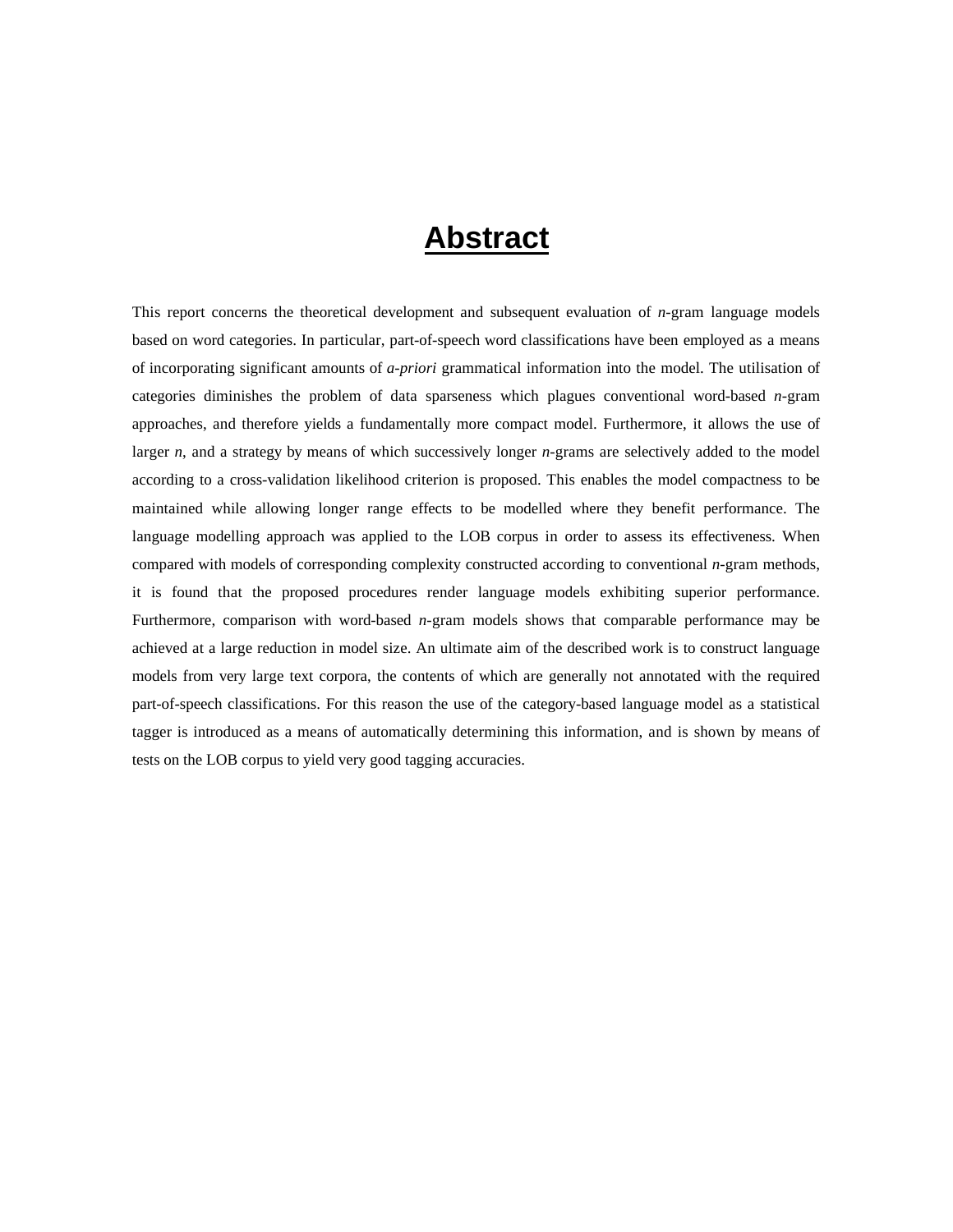# **Contents**

| 1. Introduction                                                                                                       | 1              |
|-----------------------------------------------------------------------------------------------------------------------|----------------|
| 2. Notational conventions                                                                                             | $\overline{2}$ |
|                                                                                                                       | 3              |
|                                                                                                                       | 3              |
|                                                                                                                       | 4              |
|                                                                                                                       | 6              |
|                                                                                                                       | 7              |
|                                                                                                                       | 7              |
| 3.4.1. Incorporating a beam search into hypothesis maintenance <i>maintenance maintenance maintenance maintenance</i> | 10             |
|                                                                                                                       | 11             |
| 4. Experimental results                                                                                               | 12             |
|                                                                                                                       | 12             |
|                                                                                                                       | 14             |
|                                                                                                                       | 14             |
|                                                                                                                       | 14             |
|                                                                                                                       | 15             |
|                                                                                                                       | 16             |
| 5. Conclusions                                                                                                        | 17             |
| 6. References                                                                                                         | 17             |
|                                                                                                                       | 18             |
|                                                                                                                       | 19             |
| 9. Appendix C: OALD tag mapping                                                                                       | 21             |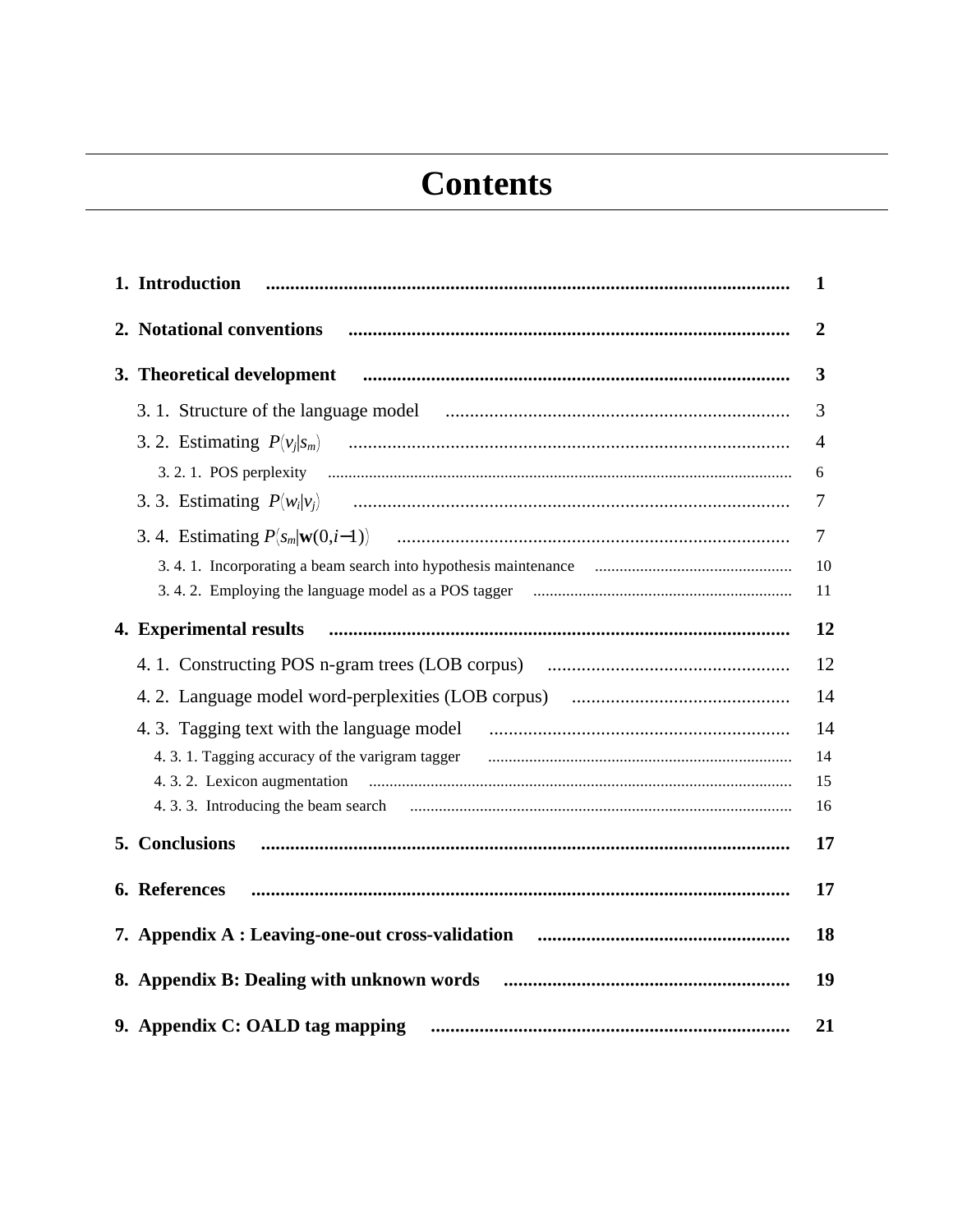# **1. Introduction**

This report describes the development of an *n*-gram language model based on word categories. Word categories are groupings of individual words, where a word will be considered to be defined completely by its spelling. While a word-based *n-*gram model bases its statistics on the observed frequencies of the words themselves, its category-based counterpart makes use of the observed frequencies of the word categories. In doing so, the latter approach has the following advantages with respect to the former :

- Since the number of different categories is much smaller than the number of different words, the category *n*-gram counts in the training set will be less sparse than word *n*-gram counts.
- Since there are fewer different category *n-*grams, the model will be more compact and thus occupy less memory.
- Since the training set is less sparse and the model is more compact, the use of values of *n* larger than 3 or 4 becomes feasible both from a statistical as well as a storage viewpoint. The use of deeper contexts has been seen to have a marked impact on the quality of the language model [Shannon 50], [Bahl 89].
- Being based on word categories, the model is able to generalise to unseen word sequences. Furthermore, new words may be added to the lexicon of the language model without having to gather further *n-*gram statistics. Only the categories to which the new entries belong need be known, since their sequential behaviour may be expected to be captured by the existing language model *n*-gram statistics.

Furthermore, in choosing the categories to correspond to the grammatically meaningful **part-of-speech (POS)** classifications, the language model is implicitly set the goal of modelling the syntactic patterns of the text. An *n*-gram model topology has been chosen, and although this cannot capture the complete syntactic structure of the language [Chomsky 56], it has proven to be a very successful approximation in practice, a phenomenon that may be attributed to the often significantly local syntactic constructs in English text [Jelinek 90]. Furthermore, the construction of *n*-gram models is quite computationally inexpensive, a quality which becomes important when treating large quantities of text, as is the case in this work.

The LOB corpus [Johansson 86] was chosen as a starting point, as it is tagged using a fairly detailed set of POS word classifications. Since POS-tagged text corpora are in general small in size (LOB contains around 1.1 million words), and an aim of this work is to derive language models from the much larger untagged corpora currently becoming available, some method of determining the required word POS classifications is called for. The approach taken here is to employ the language model derived from the LOB corpus as the basis for a statistical tagger, with which the untagged text is consequently processed, thereby effectively using the information extracted from the smaller LOB corpus to bootstrap the language model building process on the larger body of text.

The following sections describe the development of such an *n*-gram POS-based language model, and present experimental results to provide an indication of its performance on the LOB corpus.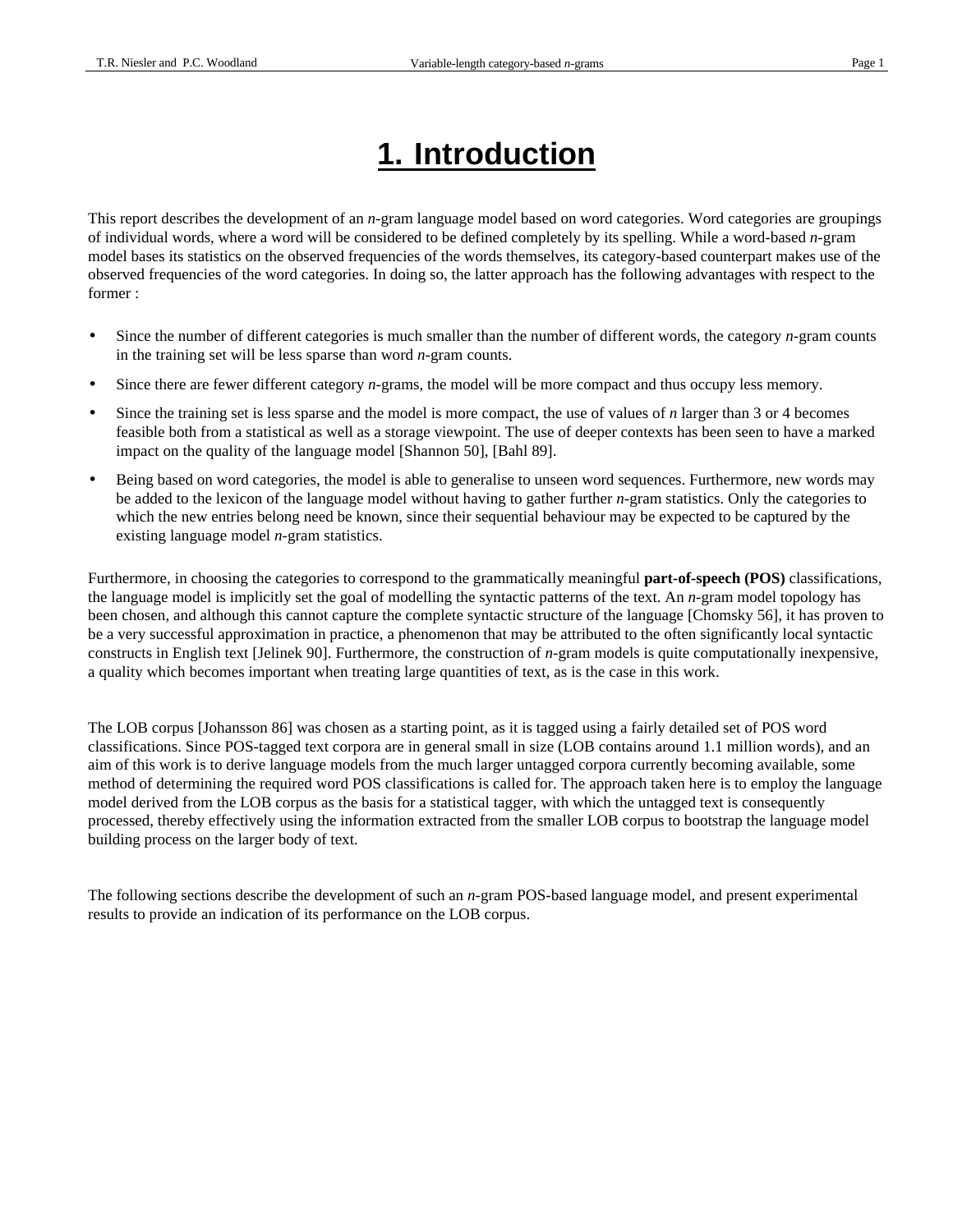## **2. Notational conventions**

The following conventions for referring to sequences of events will be used consistently throughout the remaining text. A sequence of *N* consecutive events is denoted by

$$
\mathbf{z}(0, N-1) \equiv \{z(0), z(1), \ldots, z(N-1)\}
$$

A particular segment of this sequence may be referred to by indicating the appropriate starting and ending indeces. For example,

$$
\mathbf{z}(a,b) \equiv \{z(a), z(a+1), \ldots, z(b-1), z(b)\}.
$$

where  $0 \le a \le b \le N - 1$ . The sequences are assumed to be ordered temporally, meaning that the rightmost element of a sequence is also the most recent.

The **context** of an event will be taken to refer to its immediate history. The context of  $z(b)$ , for example, is  $z(0,b-1)$ , as illustrated in the following figure.



The particular identity of a member of such a sequence is indicated by means of a subscripted index. For example, assuming that the  $z(i)$  are drawn from an alphabet of size  $K$ , we have :

 $z(i) \in \{z_0, z_1, \ldots, z_{K-1}\}$ 

and when  $z(i) = z_j$  this is denoted by

$$
z_j(i)
$$

The number of times a sequence  $z(a,b)$  occurs within a certain corpus will be denoted by

 $N(\mathbf{z}(a, b)).$ 

Finally, the following symbols will consistently be used to refer to particular types of sequences :

- **w** : Sequence of words.
- **v** : Sequence of word categories.

Therefore  $\mathbf{w}(a,b)$  refers to the subsequence of  $(b - a + 1)$  words drawn from the sequence **w** and starting at position *a* in **w**.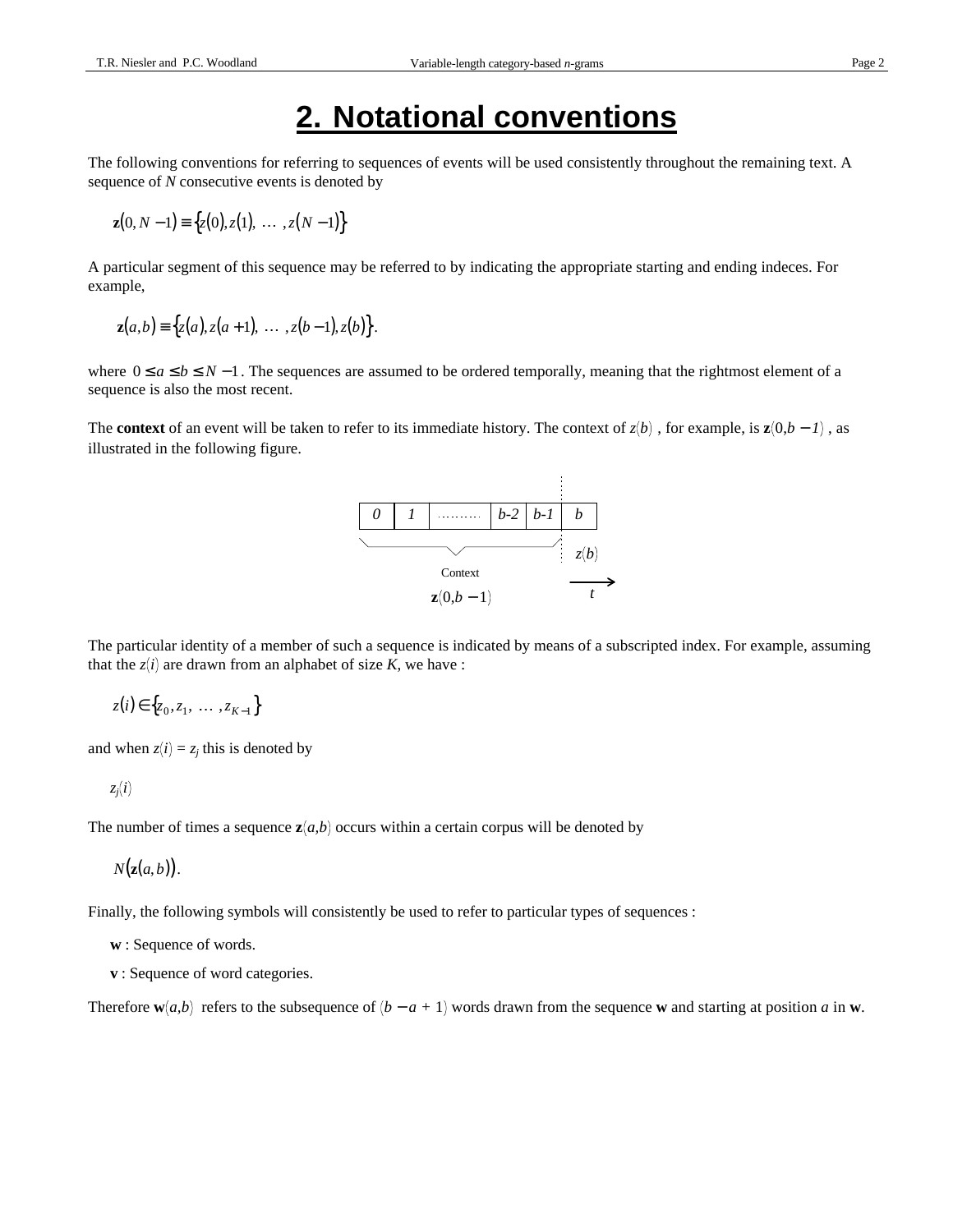# **3. Theoretical development**

#### **3.1 Structure of the language model**

Let the relationship between a word and its category be defined by the mapping :

$$
v_j = G(w_i) \qquad j \in 0,1, \ldots, N_{wc} - 1 \qquad \ldots \qquad (1)
$$

where  $v_j$  is the category to which  $w_i$  is assigned by the operation *G*, and  $N_{wc}$  corresponds to the number of different word categories. Note that *G* is in general one-to-many since a word may belong to more than one category simultaneously. When the categories are syntactic POS groupings, for example, this occurs because a word may have more than one grammatical function.

*First structural assumption* : The probability of occurrence of a word will be assumed to be dependent solely upon the category to which it is believed to belong, and will thus be written as  $P(w_i|v_j)$ .

Now let each word history **w**(0*,b*) be classified into particular equivalence class *s<sup>i</sup>* by means of the mapping operator *S* :

$$
s_i = S(\mathbf{w}(0, b)) \qquad i \in 0, 1, \ldots, N_{hc} - 1 \tag{2}
$$

where  $N_{hc}$  is the number of history equivalence classes. This definition is very general, and for the particular language model under study a history equivalence class will be defined to be a POS category sequence associated with a portion of the most recent word history, i.e. an *n*-gram of POS categories :

$$
S(\mathbf{w}(0,b)) = \mathbf{v}(a,b)
$$
  
= { $v(a), v(a+1),..., v(b)$ }, where  $v(i) \in G(w(i))$  and  $0 \le a \le b$  ...... (3)

Similar approaches in which the history mapping is also based on word categories have been described in [Brown 92], [Ney 94] and [Kuhn 90]. Note that, since *G* is in general one-to-many, *S* will also be one-to-many, and therefore a particular word sequence **w**(0*,b*) may map to more than one history equivalence class.

*Second structural assumption* : The probability of witnessing a particular category *v*(*i*) will be assumed to be dependent only upon its category *n*-gram context, and will thus be written as  $P(v(i)|v(i-k,i-1))$ , where  $k > 0$ .

Using equation (1) and the first structural assumption, the language model probability may be calculated as follows :

$$
P(w(i)|w(0,i-1)) = \sum_{\forall v:v \in G(w(i))} P(w(i)|v) \cdot P(v|w(0,i-1)) \quad ....... (4)
$$

This equation computes the probability of the next word  $w(i)$  given the word history  $\mathbf{w}(0,i-1)$ . To do so it makes use of  $P(w(i)|v)$ , the probability that *w*(*i*) is the next word given that *v* is the next POS category, and  $P(v|w(0,i-1))$ , the probability that *v* is the next POS category given that the word history is  $w(0, i - 1)$ . The summation takes all categories for which the former probability is nonzero into account, recalling that the word  $w(i)$  may belong to more than one category *v*.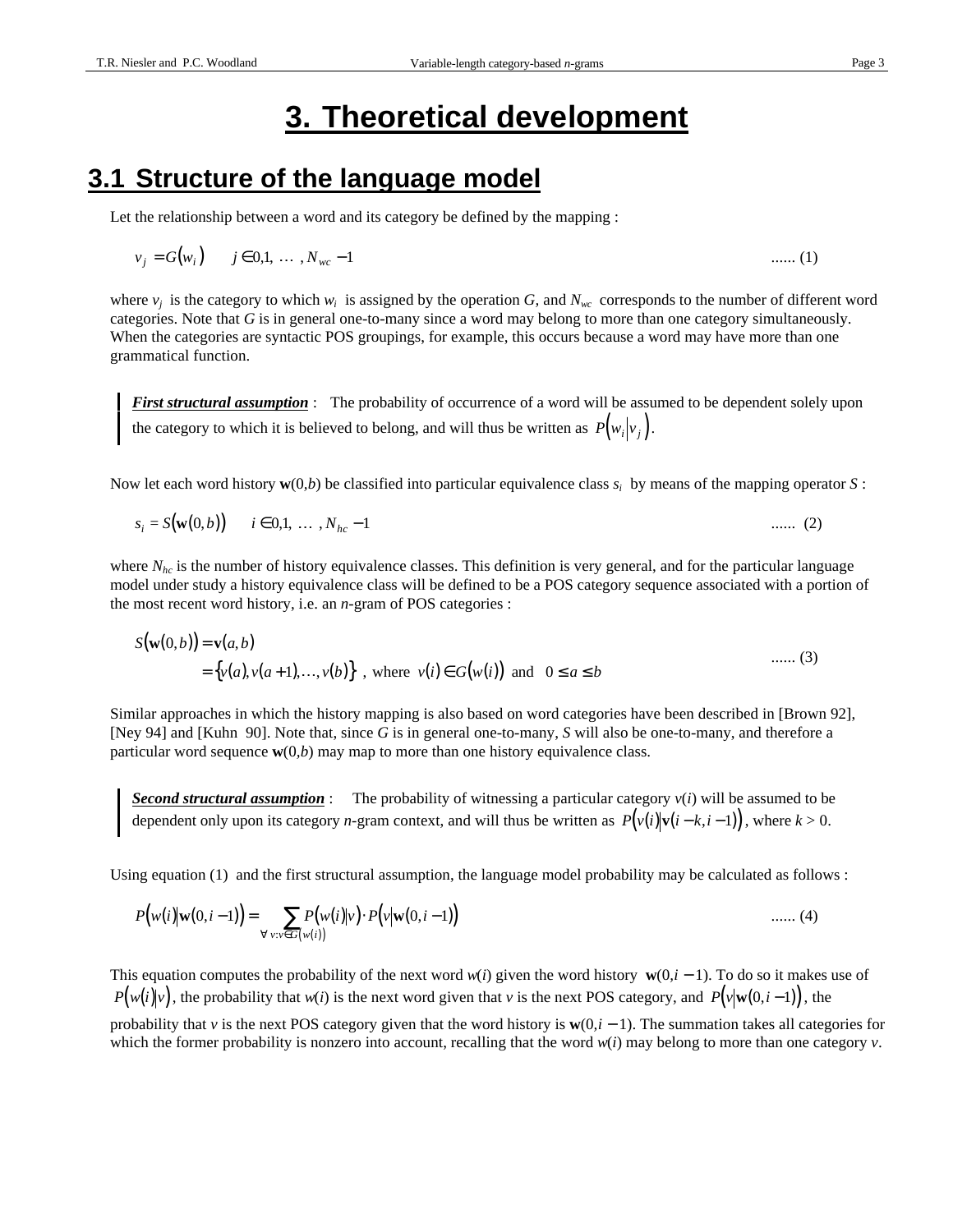Using equation (2) and the second structural assumption, the second term on the right hand side of equation (4) may be further decomposed as follows :

$$
P(v|\mathbf{w}(0,i-1)) = \sum_{\forall s:s \in S(\mathbf{w}(0,i-1))} P(s|\mathbf{w}(0,i-1)) \qquad \qquad \dots \dots (5)
$$

where  $P(v|s)$  is the probability that *v* is the next POS category given that the word history **w**(0,i – 1) belongs to equivalence class *s*, and  $P(s|w(0,i-1))$  is the probability that the equivalence class of  $w(0,i-1)$  is indeed *s*. As before, the summation accounts for all the possible history equivalence classes of the word history **w**(0*,i* − 1) for which the latter probabilities will be nonzero. The interrelation of the three component probabilities of equations (4) and (5) is illustrated in the following figure, and the subsequent sections treat the estimation of each individually.



# **3.2 Estimating** *P v<sup>j</sup>* |*s<sup>m</sup>*

-

In order to store the POS *n*-grams compactly, a tree data-structure is employed in which each node is associated with a particular word category and in which paths originating at the root correspond to category *n*-grams. From definition (3) this implies that each node represents a distinct history equivalence class<sup>1</sup> s<sub>*m*</sub>, and therefore has associated with it a conditional probability density function  $P(v|s_m)$ . By not restricting the length of the individual paths through the tree, contexts of arbitrary depth are catered for. The following figure illustrates this structure by means of an example. Nodes are labelled both with the specific history equivalence class *sm* they represent, as well as the category defining the *n*-gram with respect to the parent node. In particular, for this example, the history equivalence class  $s<sub>1</sub>$  corresponds to the bigram

<sup>&</sup>lt;sup>1</sup> The set of all nodes therefore constitutes the set of all possible equivalence classes.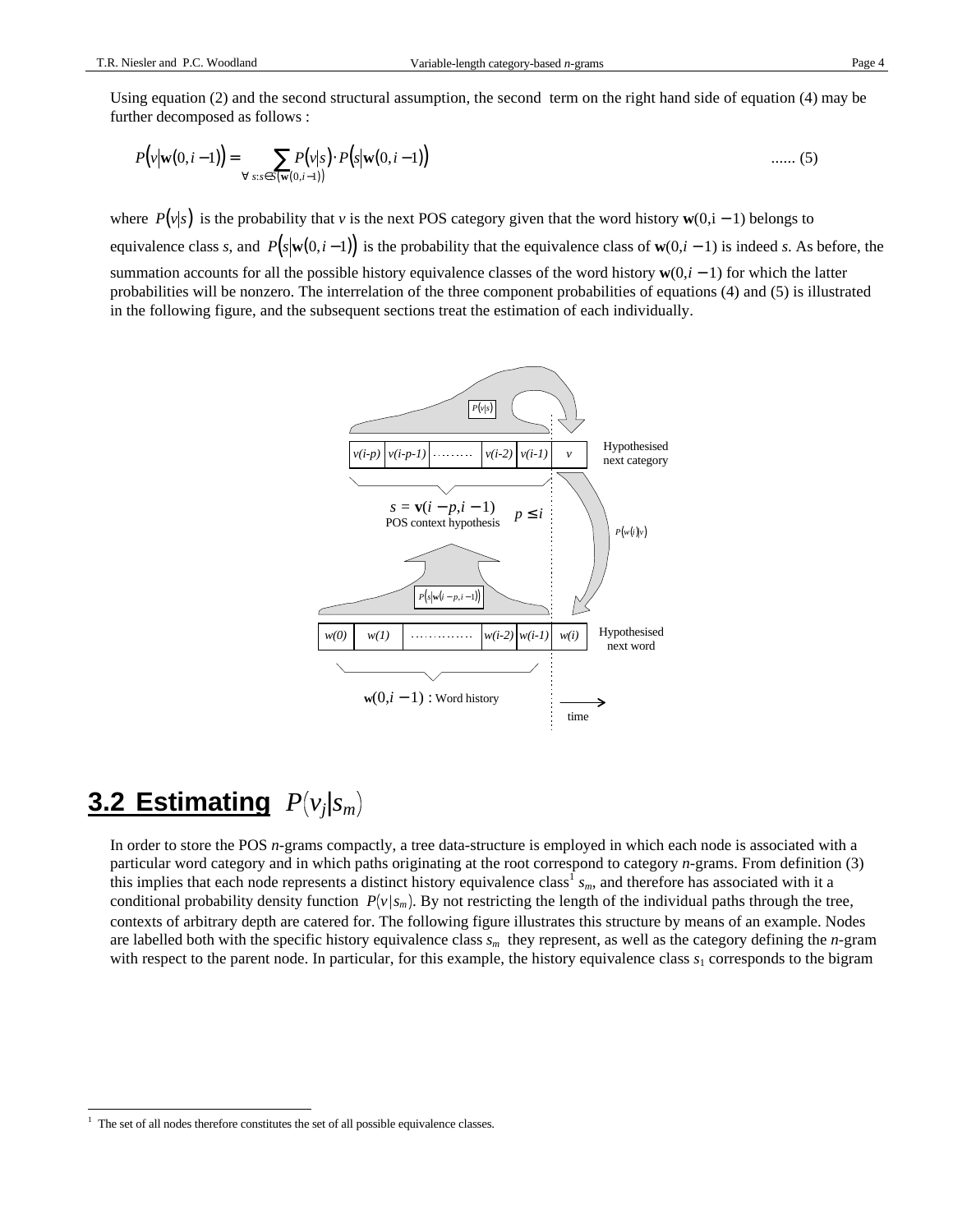context **v**( $i-1$ , $i-1$ )={ $v_1$ } and the history equivalence class  $s_5$  to the trigram context **v**( $i-2$ , $i-1$ )={ $v_2$ , $v_8$ }.



The structure described above is merely an efficient way of storing *n*-gram statistics. Assuming that the counts have been determined, the probabilities  $P(v|s_m)$  are estimated by application of Katz's back-off [Katz 87] in conjunction with Ney's nonlinear discounting scheme [Ney 94]. However, before counting may be carried out, it is necessary to specify both the structure of the tree as well as the POS category associated with each node. Let the notion of a *level* within a tree refer to the depth of the context under consideration, as shown in the figure. The approach taken in conventional *n*-gram modelling is simply to count the occurrences of all events in all contexts  $\mathbf{v}(i - p, i - 1)$  found in the training set such that *p* < *n*. This will be termed the *standard n*-gram model-building technique.

Instead of this exhaustive counting scheme, a means of selecting only those contexts useful from a language model point of view was desired so as to ensure model compactness by avoiding the exponential growth in the tree size when taking increasingly longer contexts into account. To achieve this the following level-by-level growing strategy is employed.

- 1. **Initialisation** :  $L = -1$
- 2.  $L = L+1$
- 3. **Grow** : Add level #*L* to level #(*L* − 1) by adding all the (*L* + 1)-grams occurring in the training set for which the *L*-grams already exist in the tree.
- 4. **Prune** : For every (newly created) leaf in level #*L,* apply a quality criterion, and discard the leaf if it fails.
- 5. **Termination** : If there are a nonzero number of leaves remaining in level #*L*, goto step 2.

The chosen pruning criterion determines whether the addition of the node contributed to the likelihood of the training set to a significant extent. When calculating the training set likelihood, however, it is necessary to employ some method of cross-validation to prevent the likelihood figure from increasing monotonically as the context lengths increase. The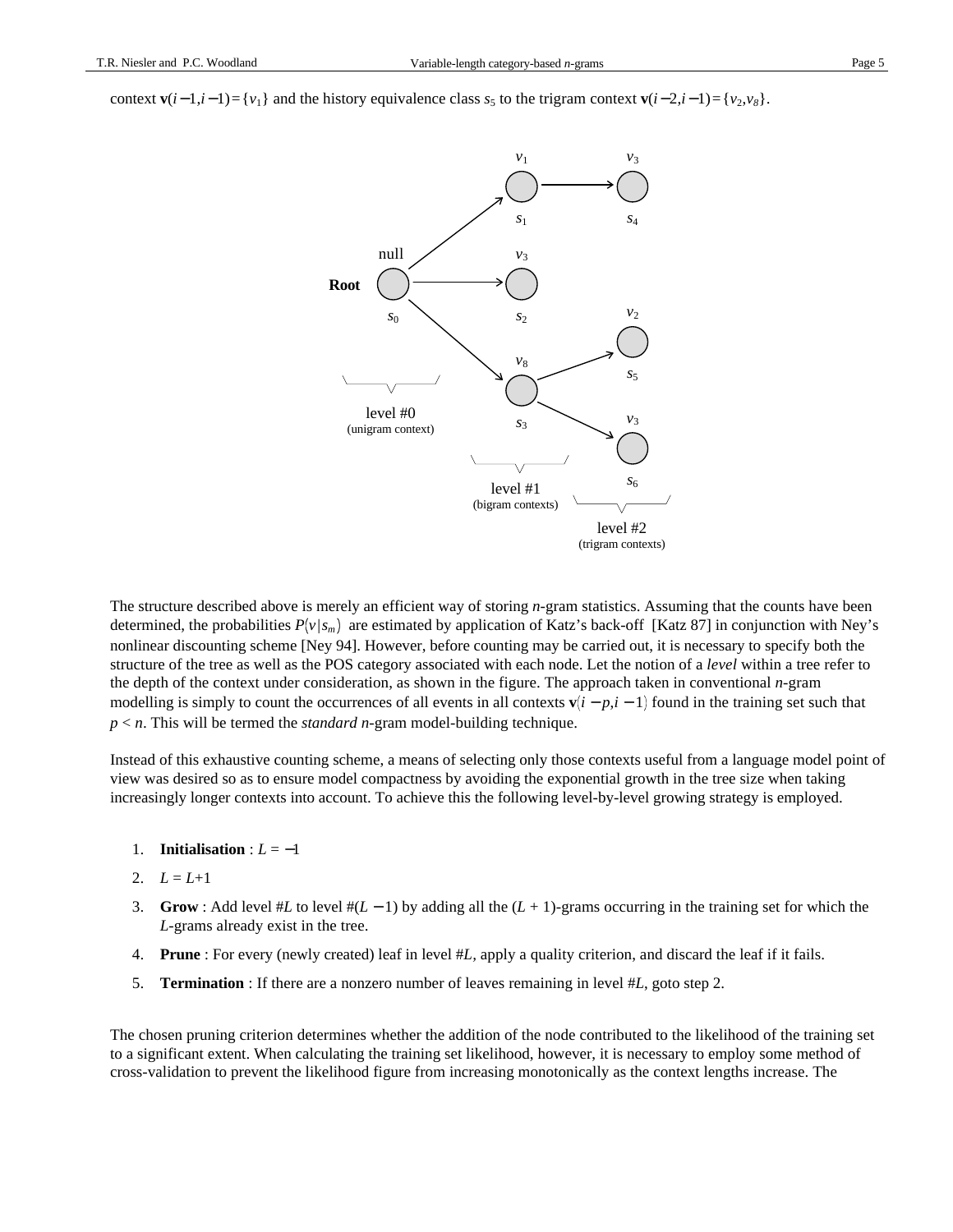leaving-one-out framework [Duda 73] was employed for this purpose. In particular, referring to appendix A, the leavingone-out log likelihood function may be written as

$$
LL_{\text{cum}}(\Omega^{\text{tot}}) = \sum_{i=0}^{N-1} \log \Bigl( P(v(i) \big| \text{ctxt}(v(i)), \Omega_i^{\text{RT}} \Bigr) \Bigr)
$$

where *N* is the number of words in the entire training corpus  $\Omega^{tot}$ ,  $ext(v(i))$  is the context within which  $v(i)$  is found in  $\Omega^{tot}$ , and  $P(v(i)|ctxt(v(i)), \Omega^{RT}$  is the probability estimated by the *n*-gram model obtained from  $\Omega^{RT}$ , the retained part formed by removal of the heldout part  $\Omega^{HO}$  from  $\Omega^{tot}$ . Assuming that the contexts corresponding to each node are labelled as  $s_0, s_1, \ldots, s_{N_n-1}$ ,  $N_n$  being the number of nodes in the tree, this likelihood may be rewritten as the sum of the contributions of each node :

$$
LL_{cum}(\Omega^{tot}) = \sum_{n=0}^{N_n-1} \left( \sum_{v(j), \text{ctxt}(v(j))=s_n} \log \left( P(v_j|s_n, \Omega_j^{RT}) \right) \right)
$$
  
= 
$$
\sum_{n=0}^{N_n-1} LL_{cum}^{s_n}
$$

where

$$
LL_{\text{cum}}^{s_n} = \sum_{k=0}^{N_{\text{vw}}} N_{s_n}(\nu_k) \cdot \log \Bigl( P(\nu_k | s_n, \Omega_k^{\text{RT}}) \Bigr) \qquad \qquad \dots \dots \tag{6}
$$

and  $N_{s_n}(v_k)$  is the number of times  $v_k$  was seen in context  $s_n$  in the training set  $\Omega^{tot}$ ,  $N_{vv}$  is the number of different categories, and  $\Omega_k^{\text{RT}}$  is the retained part formed when  $\Omega_k^{\text{HO}} = v_k$ . Equation (6) allows the contribution node  $s_n$  makes to the total leaving-one-out likelihood to be computed. Now assume that node  $s_n$  is a leaf, and that the change in likelihood resulting from the addition of a child  $s_{n+\varepsilon}$  should be calculated. While  $s_n$  refers to the original parent node,  $s'_n$  is used to denote this node after the addition of the child. The change in likelihood is then given by

$$
\Delta L_{\text{cum}}^{s_n} = L L_{\text{cum}}^{s'_n} + L L_{\text{cum}}^{s_{n+\epsilon}} - L L_{\text{cum}}^{s_n} \tag{7}
$$

The quantity  $LL_{\text{cum}}^{s_n}$  may be precalculated for the context  $s_n$ , while  $LL_{\text{cum}}^{s'_n}$  and  $LL_{\text{cum}}^{s_{n+\epsilon}}$  must be evaluated for each candidate child  $s_{n+\epsilon}$  using equation (6). In terms of these quantities, the pruning criterion is

∆*LL* ∆ *s L n* cum > ? ...... (8)

where

$$
\Delta_L = -\lambda \cdot LL_{\text{cum}} \left( \Omega^{\text{tot}} \right) \tag{9}
$$

This requires the addition of the new node to lead to a likelihood increase of at least a threshold ∆*L*, where this value is defined to be a fraction  $\lambda$  of the total likelihood so as to make the choice of the threshold fairly problem independent.

#### 3.2.1 POS perplexity

The probability estimate  $P(v|s)$  may be used to calculate a perplexity figure given a sequence of categories. Since the categories are taken to be POS word classifications, the perplexity calculated in this way will be referred to as the POSperplexity. It gives an indication of the average branching factor of the sequence of word categories, and will be used to quantify the performance in isolation of the category *n*-gram language model component in much the same way as the word-perplexity is used to gauge the quality of the language model as a whole.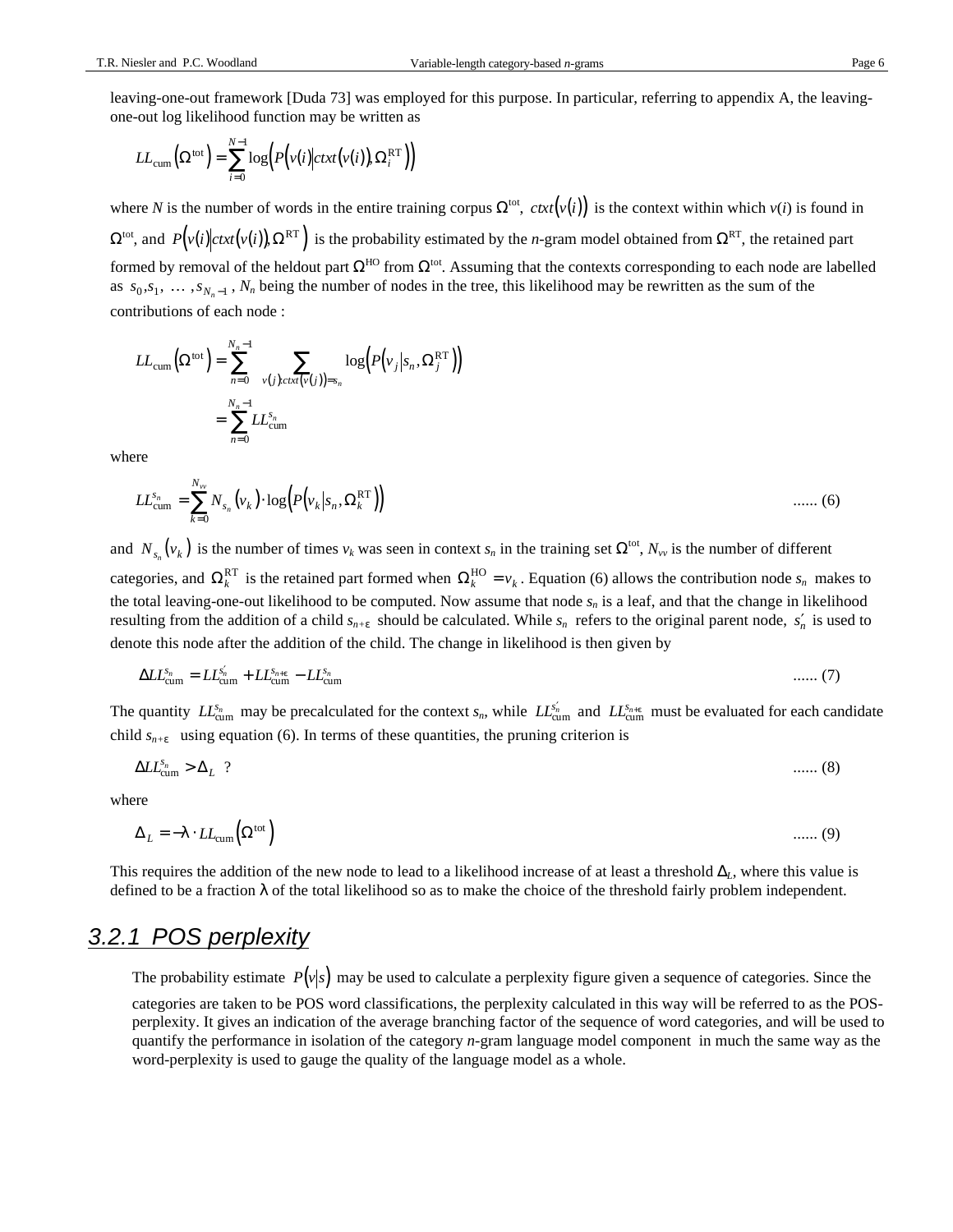## 3.3 Estimating  $P(w_i|v_j)$

In estimating  $P(w_i|v_j)$ , it was assumed that each category  $v_j$  had been witnessed sufficiently many times in the training set to allow the application of the relative frequency estimate :

$$
P\left(w_i|v_j\right) = \frac{N\left(w_i|v_j\right)}{N\left(v_j\right)}
$$
 ...... (10)

Due to the finite number of words in the language model lexicon, it is inevitable that out-of-vocabulary (OOV) words will be encountered while processing new text. As it is useful for the language model to be able to estimate the probability of occurrence of such unknown events<sup>2</sup>, a procedure by means of which it may be estimated using the leaving-one-out crossvalidation strategy has been adopted, and is described in detail in appendix B. It results in the addition of a dedicated "UW" entry to the lexicon, the counts of which are estimated for each category individually, thereby allowing the calculation of the OOV probability by straightforward application of (10).

# **3.4 Estimating**  $P(s_m|\mathbf{w}(0,i-1))$

The purpose of this component of the language model is to estimate the probability that a particular word history  $w(0,i-1)$ corresponds to the POS context  $s_m$ . Since a word may have multiple POS classifications, there are in general many possible contexts to which  $\mathbf{w}(0,i-1)$  could belong. The set of such contexts as well as the probabilities associated with each may be calculated by means of a recursive approach, in which we assume the contexts and their probabilities to be known for  $\mathbf{w}(0,i-1)$ , and derive the corresponding results for  $\mathbf{w}(0,i)$ . First define :

| $\mathbf{v}^{\mathrm{hyp}}_i(a,b)$        | : A possible classification of the word sequence $w(a,b)$ into POS categories (termed a <i>hypothesis</i><br>hereafter, individual hypotheses being distinguished by the index $j$ )                                                                                                                         |
|-------------------------------------------|--------------------------------------------------------------------------------------------------------------------------------------------------------------------------------------------------------------------------------------------------------------------------------------------------------------|
| $s_m = F_{\text{tree}}(\mathbf{v}(a, b))$ | : The history equivalence class corresponding to the deepest match of the POS category sequence<br>$\mathbf{v}(a,b)$ within the <i>n</i> -gram tree. Although each sequence $\mathbf{v}(a,b)$ has a unique history equivalence<br>class $s_m$ , many different $\mathbf{v}(a,b)$ may map to the same $s_m$ . |
| $Depth(F_{\text{tree}}(\mathbf{v}(a,b)))$ | : The depth of the above match. Unigrams correspond to a depth of zero (null context), bigrams to<br>a depth of one, trigrams two, and so on.                                                                                                                                                                |
| $N_{H(a,b)}$                              | : The number of hypotheses for the word sequence $w(a,b)$ .                                                                                                                                                                                                                                                  |

For each possible hypothesis we require the probability that it is the correct classification of the word string. Denote this probability by  $P(\mathbf{v}_j^{\text{hyp}}(a,b) | \mathbf{w}(a,b))$ , so that :

$$
\sum_{j=0}^{N_{H(a,b)}-1} P(\mathbf{v}_j^{\text{hyp}}(a,b) | \mathbf{w}(a,b)) = 1
$$
 ...... (11)

 2 In particular, this has an important effect when employing the language model as a statistical tagger.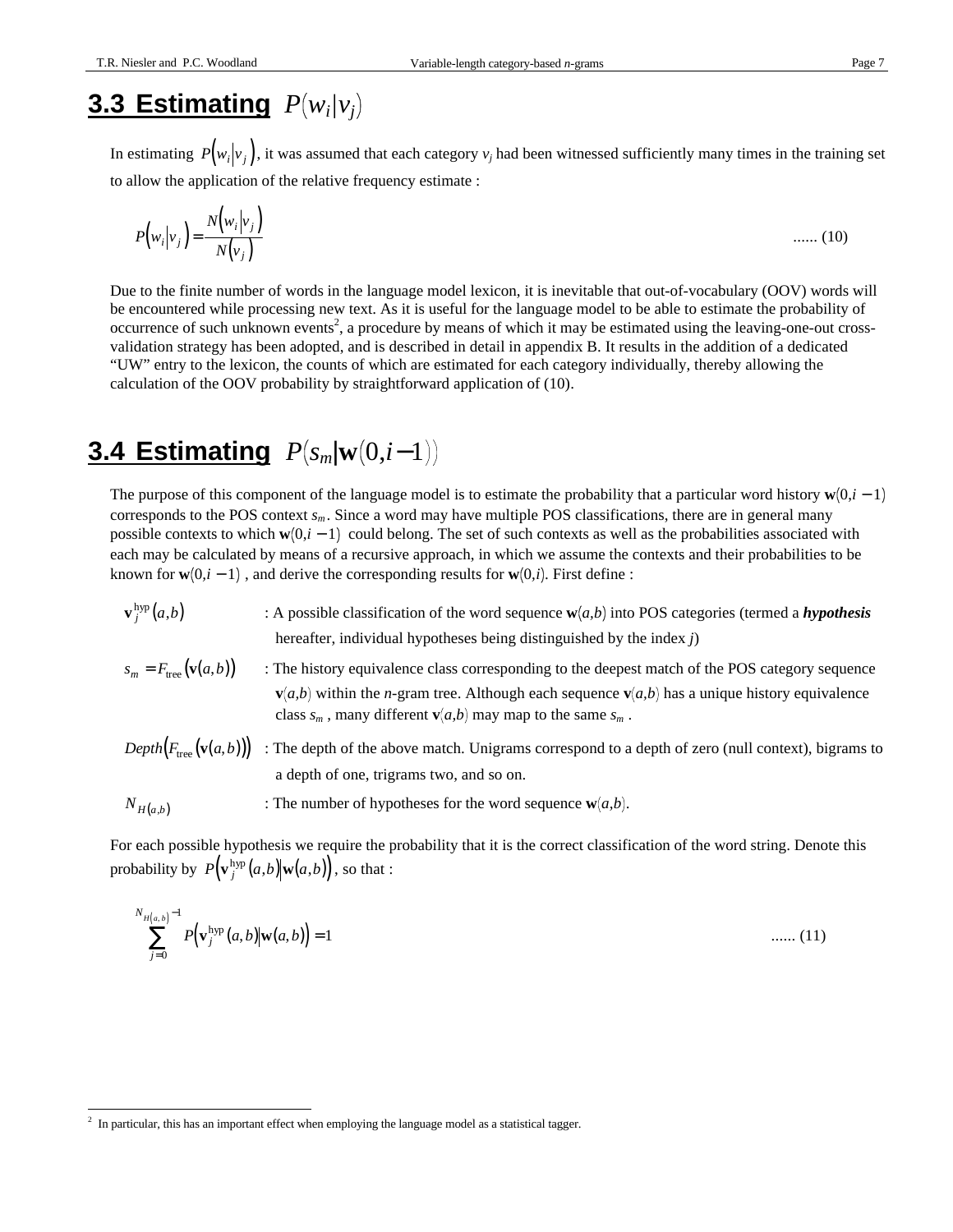The approach in this development will be to determine expressions for  $P(\mathbf{v}_j^{\text{hyp}}(0,i)|\mathbf{w}(0,i))$ , from which the desired probability of the history equivalence class may be obtained easily :

$$
P(s_m|\mathbf{w}(0,i)) = \sum_{\forall j: F_{\text{tree}}(\mathbf{v}_j^{\text{hyp}}(0,i)) = s_m} P(\mathbf{v}_j^{\text{hyp}}(0,i)|\mathbf{w}(0,i)) \quad \text{...... (12)}
$$

The explicit maintenance of the hypotheses is necessary (as opposed to simply keeping a list of the most likely history equivalence classes) due to the varying lengths of the *n*-grams. In particular, it may occur that

$$
Depth(F_{\text{tree}}(\mathbf{v}(0,i-1))) < Depth(F_{\text{tree}}(\mathbf{v}(0,i))) - 1
$$

in which case the *n*-gram probability estimate based on **v**(0,*i*) makes use of more contextual information than is implicit in the history equivalence class  $F_{\text{tree}}(\mathbf{v}(0,i-1))$ .<sup>3</sup>

For the calculation of the probabilities in (12), it is in practice only necessary to maintain a set of hypotheses  $\mathbf{v}(i - D, i - 1)$ of depth *D* such that *D* equals or exceeds the maximum length of any *n*-gram stored in the tree, i.e.:

$$
D \ge \max_{\forall \mathbf{v}} \left( \text{Depth}\big(F_{\text{tree}}(\mathbf{v})\big) \right) \tag{13}
$$

 This guarantees that the hypothesis is always at least as deep as any path through the tree. Identical hypotheses arising during this process (having differed only in elements  $v(i - \alpha)$  for  $\alpha > D$ , may be merged by summing their probabilities.

Given a set of existing hypotheses  $\{v_j^{hyp}(0,i-1)\}\$ , the set of new hypotheses is  $\{v_j^{hyp}(0,i-1),v_k\}\$  for all  $(j,k)$  such that  $j = \{0,1, \ldots, N_{H(0,i-1)}-1\}$  and  $k = \{0,1, \ldots, N_{vv}-1\}$  where  $N_{vv}$  is the number of different POS categories. Consider now the particular postulate  $\mathbf{v}^{\text{hyp}}_{j'}(0,i) = \left\{ \mathbf{v}^{\text{hyp}}_{j}(0,i-1), v_k \right\}$ , the prime over the index indicating that there is in general no fixed relation between the ordering of the two sets of hypotheses.

Using Bayes rule, we may write :

-

$$
P(\mathbf{v}_{j'}^{\text{hyp}}(0,i)|\mathbf{w}(0,i)) = \frac{P(\mathbf{w}(0,i)|\mathbf{v}_{j'}^{\text{hyp}}(0,i)) \cdot P(\mathbf{v}_{j'}^{\text{hyp}}(0,i))}{P(\mathbf{w}(0,i))}
$$
  
= 
$$
\frac{P(\mathbf{w}(0,i),\mathbf{v}_{j'}^{\text{hyp}}(0,i))}{P(\mathbf{w}(0,i))}
$$
 ...... (14)

but, recalling the first structural assumption from section 3.1 it follows that :

$$
P\left(\mathbf{w}(0,i)\middle|\mathbf{v}_{j'}^{\text{hyp}}(0,i)\right) = \prod_{k=0}^{i} P\left(w(k)\middle|\mathbf{v}_{j'}^{\text{hyp}}(k)\right)
$$
\n
$$
= P\left(w(i)\middle|\mathbf{v}_{j'}^{\text{hyp}}(i)\right) \cdot P\left(\mathbf{w}(0,i-1)\middle|\mathbf{v}_{j'}^{\text{hyp}}(0,i-1)\right)
$$
\n(15)

and, from the second structural assumption (the *n*-gram model), we find that

<sup>3</sup> It is for this reason that the language model cannot be treated as a first-order Markov process with the history equivalence classes as states, since the implication of this statement is that the transition probability may depend on more than just the identities of the emitting and receiving states.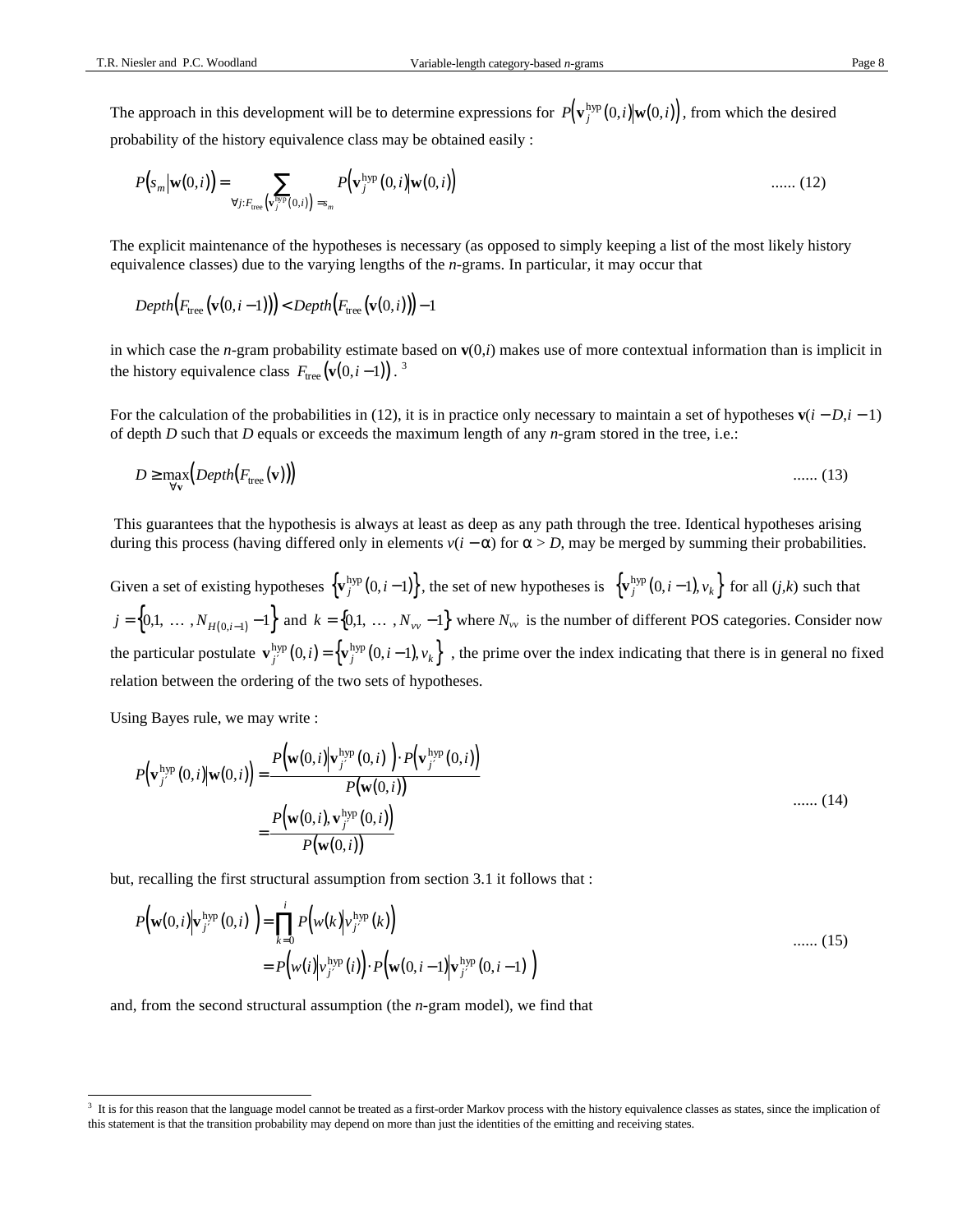$$
P(\mathbf{v}_{j'}^{\text{hyp}}(0,i)) = \prod_{k=0}^{i} P(\nu_{j'}^{\text{hyp}}(k) | F_{\text{tree}}(\mathbf{v}_{j'}^{\text{hyp}}(0,k-1)) )
$$
  
= 
$$
P(\nu_{j'}^{\text{hyp}}(i) | F_{\text{tree}}(\mathbf{v}_{j'}^{\text{hyp}}(0,i-1)) ) \cdot P(\mathbf{v}_{j'}^{\text{hyp}}(0,i-1))
$$
 ...... (16)

where  $\mathbf{v}_{j'}^{\text{hyp}}(0,-1)$  is the single initial null hypothesis and  $F_{tree}(\mathbf{v}_{j'}^{\text{hyp}}(0,-1))$  the associated unigram context, so that  $P(\mathbf{v}^{\text{hyp}}_{j'}(0,-1)) = 1$  . From (14), (15) and (16) it follows that

$$
P\big(\mathbf{w}(0,i),\mathbf{v}_{j'}^{\mathrm{hyp}}(0,i)\big) = P\big(\mathbf{w}(i)\big|\mathbf{v}_{j'}^{\mathrm{hyp}}(i)\big) \cdot P\big(\mathbf{v}_{j'}^{\mathrm{hyp}}(i)\big| \mathbf{F}_{\mathrm{tree}}\big(\mathbf{v}_{j'}^{\mathrm{hyp}}(0,i-1)\big)\big) \cdot P\big(\mathbf{w}(0,i-1),\mathbf{v}_{j'}^{\mathrm{hyp}}(0,i-1)\big) \qquad \qquad \dots \dots \tag{17}
$$

Finally, note that

$$
P(\mathbf{w}(0,i)) = \sum_{j'=0}^{N_{H(0,i)}} P(\mathbf{w}(0,i), \mathbf{v}_{j'}^{\text{hyp}}(0,i)) \quad \dots \dots (18)
$$

At any given instant, the most likely postulate is that for which  $P(\mathbf{v}^{\text{hyp}}_{j'}(0,i)|\mathbf{w}(0,i))$  is a maximum. Due to the large number of *n*-grams held in the tree and the constraint (13), the number of hypotheses becomes extremely large as *i* increases, and it is necessary to restrict storage to the  $N_H^{\text{max}}$  most likely candidates by choosing those for which this probability is greatest. This implies that valid hypotheses may be discarded, in which case (11) will no longer be satisfied, i.e.

$$
\sum_{q=0}^{N_H^{\text{max}}} P(\mathbf{v}_q^{\text{hyp}}(0,i) | \mathbf{w}(0,i)) < 1
$$

where  $\mathbf{v}_q^{\text{hyp}}(0,i)$  is taken in this case to refer to the  $q_{th}$  most likely hypothesis. The language model (5), however, requires these probabilities to sum to unity. By replacing equation (18) with

$$
P(\mathbf{w}(0,i)) = \sum_{q=0}^{N_{H}^{\text{max}}} P(\mathbf{w}(0,i), \mathbf{v}_q^{\text{hyp}}(0,i)) \qquad \qquad \dots \dots (19)
$$

these conditional probabilities are renormalised on application of equation (14). In effect the probability mass associated with the discarded hypotheses is distributed proportionally among those which are retained. Note that, since according to equation (14) the quantity  $P(\mathbf{w}(0,i))$  is common to all new hypotheses, the choice of the  $N_H^{\text{max}}$  best candidates may be made by considering the joint probabilities  $P(\mathbf{w}(0,i), \mathbf{v}_{j'}^{\text{hyp}}(0,i))$  instead of the conditional probabilities

$$
P(\mathbf{v}_{j'}^{\mathrm{hyp}}(0,i)|\mathbf{w}(0,i)).
$$

The complete recursive procedure is summarised below. It is assumed that the set of  $N_H^{\text{old}} \le N_H^{\text{max}}$  best previous hypotheses  $\mathbf{v}^{\text{hyp}}_j(0, i-1)$  as well as the corresponding probabilities  $P(\mathbf{w}(0,i), \mathbf{v}^{\text{hyp}}_j(0, i-1))$  are available in arrays collectively referred to as  $\mathbf{H}^{\text{old}}$ . Similarly, the set of  $N_H^{\text{new}} \leq N_H^{\text{max}}$  updated context hypotheses with their corresponding probabilities  $P\big(\mathbf{w}(0,i),\mathbf{v}_j^{\mathrm{hyp}}(0,i)\big)$  and  $P\big(\mathbf{v}^{\mathrm{hyp}}(0,i)\big|\mathbf{w}(0,i)\big)$  will be stored in  $\mathbf{H}^{\mathrm{new}}$ . Initialisation is accomplished by setting i  $= -1$  and placing a single null hypothesis in  $\mathbf{H}^{\text{new}}$ , i.e.  $v_0^{\text{hyp}}(0) = \text{null}$  and  $N_H^{\text{new}} = 1$ .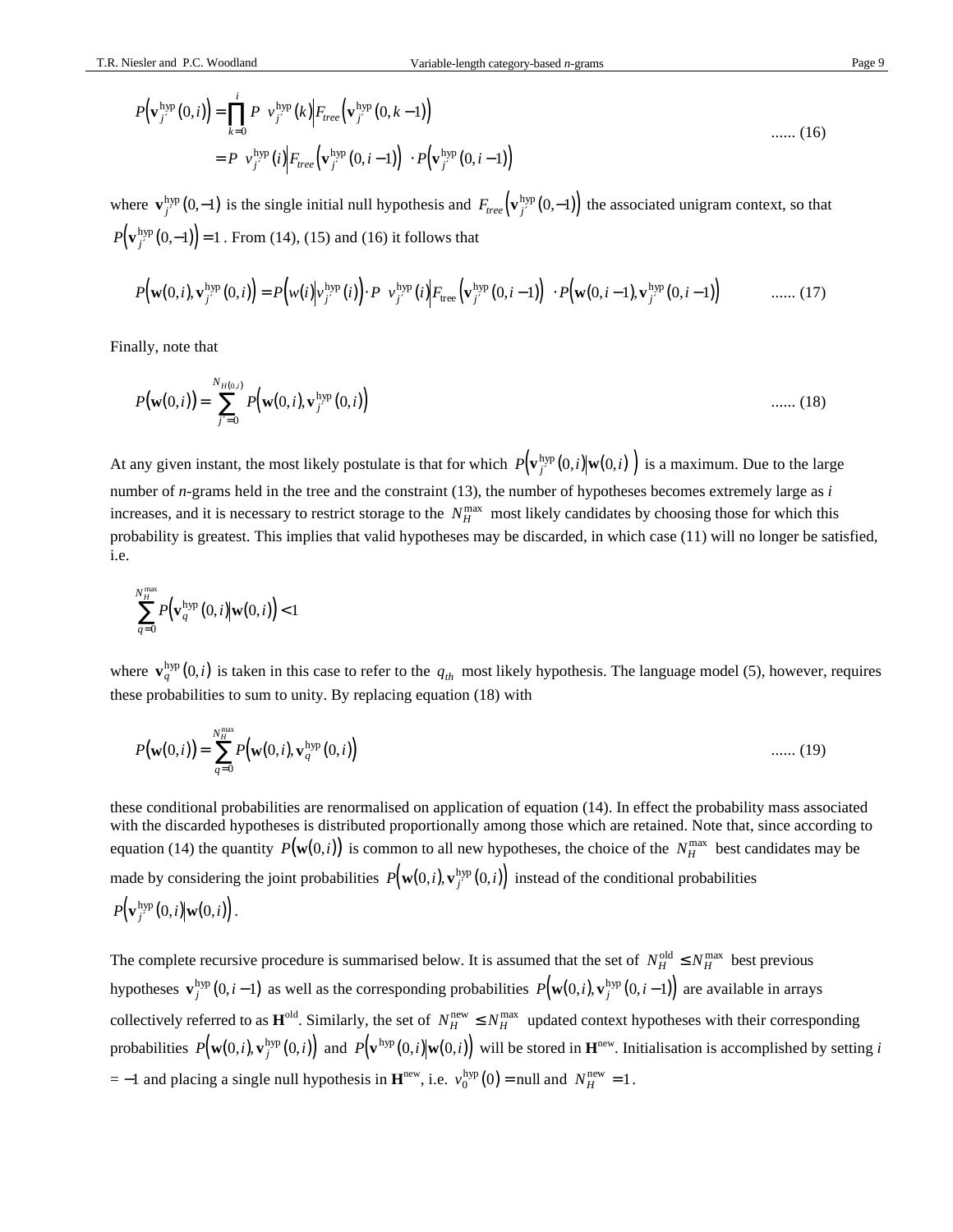- 1. Copy all  $\mathbf{v}^{\text{hyp}}(0,i)$  and corresponding  $P(\mathbf{w}(0,i), \mathbf{v}^{\text{hyp}}(0,i))$  in  $\mathbf{H}^{\text{new}}$  to  $\mathbf{H}^{\text{old}}$
- 2. Clear **H** new
- 3. *i = i +* 1
- 4. For each hypothesis  $\mathbf{v}_j^{\text{hyp}}$   $j = \{0,1, \dots, N_H^{\text{old}} 1\}$  in  $\mathbf{H}^{\text{old}}$
- 5. For each POS category  $v_k$  such that  $w(i) \in v_k$

6. 
$$
\mathbf{v}^{\text{hyp}}(0,i) = \left\{ \mathbf{v}_j^{\text{hyp}}, v_k \right\}
$$

7. Calculate 
$$
P(\mathbf{w}(0,i), \mathbf{v}^{\text{hyp}}(0,i))
$$
 using (17).

- 8. If  $P(\mathbf{w}(0,i), \mathbf{v}^{\text{hyp}}(0,i))$  is greater than any of the entries in  $\mathbf{H}^{\text{new}}$ , insert  $P(\mathbf{w}(0,i), \mathbf{v}^{\text{hyp}}(0,i))$  and  $\mathbf{v}^{\text{hyp}}(0,i)$ into  $H<sup>new</sup>$ , possibly overwriting the smallest entry in the process.
- 9. Calculate *P*(**w**(0,*i*)) using (19).
- 10. Calculate  $P(\mathbf{v}^{\text{hyp}}(0,i)|\mathbf{w}(0,i))$  for each  $q = \{0,1, \ldots, N_H^{\text{new}}-1\}$  in  $\mathbf{H}^{\text{new}}$  using (14).
- 11. **H**<sup>new</sup> now contains the set of best new hypotheses a well as the corresponding probabilities  $P(\mathbf{w}(0,i), \mathbf{v}^{\text{hyp}}(0,i))$ and  $P(\mathbf{v}^{\text{hyp}}(0,i)|\mathbf{w}(0,i))$ . Use (12) to calculate  $P(s_m|\mathbf{w}(0,i))$ .

#### 3.4.1 Incorporating a beam search into hypothesis maintenance

The above procedure maintains a fixed maximum number of hypotheses for the word history  $w(0,i)$ . Often a significant number of these have very low associated  $P(\mathbf{v}_q^{\text{hyp}}(0,i)|\mathbf{w}(0,i))$  values. By discarding such unlikely hypotheses the computational efficiency of the procedure may be improved considerably. In particular only that set of hypotheses with associated probabilities that are at least a certain fraction<sup>4</sup> of the probability to corresponding the most likely hypothesis are maintained.

Letting  $P_{\mathbf{w},\mathbf{v}}^{\max}(i)$  denote the maximum  $P(\mathbf{w}(0,i),\mathbf{v}^{\text{hyp}}(0,i))$  entry in  $\mathbf{H}^{\text{new}}$ , the condition under which a certain hypothesis is maintained may be stated as :

$$
P(\mathbf{w}(0,i),\mathbf{v}^{\text{hyp}}(0,i)) \ge \delta \cdot P_{\mathbf{w},\mathbf{v}}^{\text{max}}(i) \tag{20}
$$

In practice this means that step 8 in the above procedure must be reformulated as follows :

- 8a. If (20) is satisfied by the new hypothesis, insert  $P(\mathbf{w}(0,i), \mathbf{v}^{\text{hyp}}(0,i))$  and  $\mathbf{v}^{\text{hyp}}(0,i)$  into  $\mathbf{H}^{\text{new}}$ , possibly overwriting the smallest entry in the process.
- 8b. Remove from **H** new any hypothesis for which (20) fails.

The last step ensures that any hypothesis in  $H^{new}$  will be discarded that no longer satisfies (20) due to the subsequent addition of more likely hypotheses.

 4 i.e.: falling within the beam.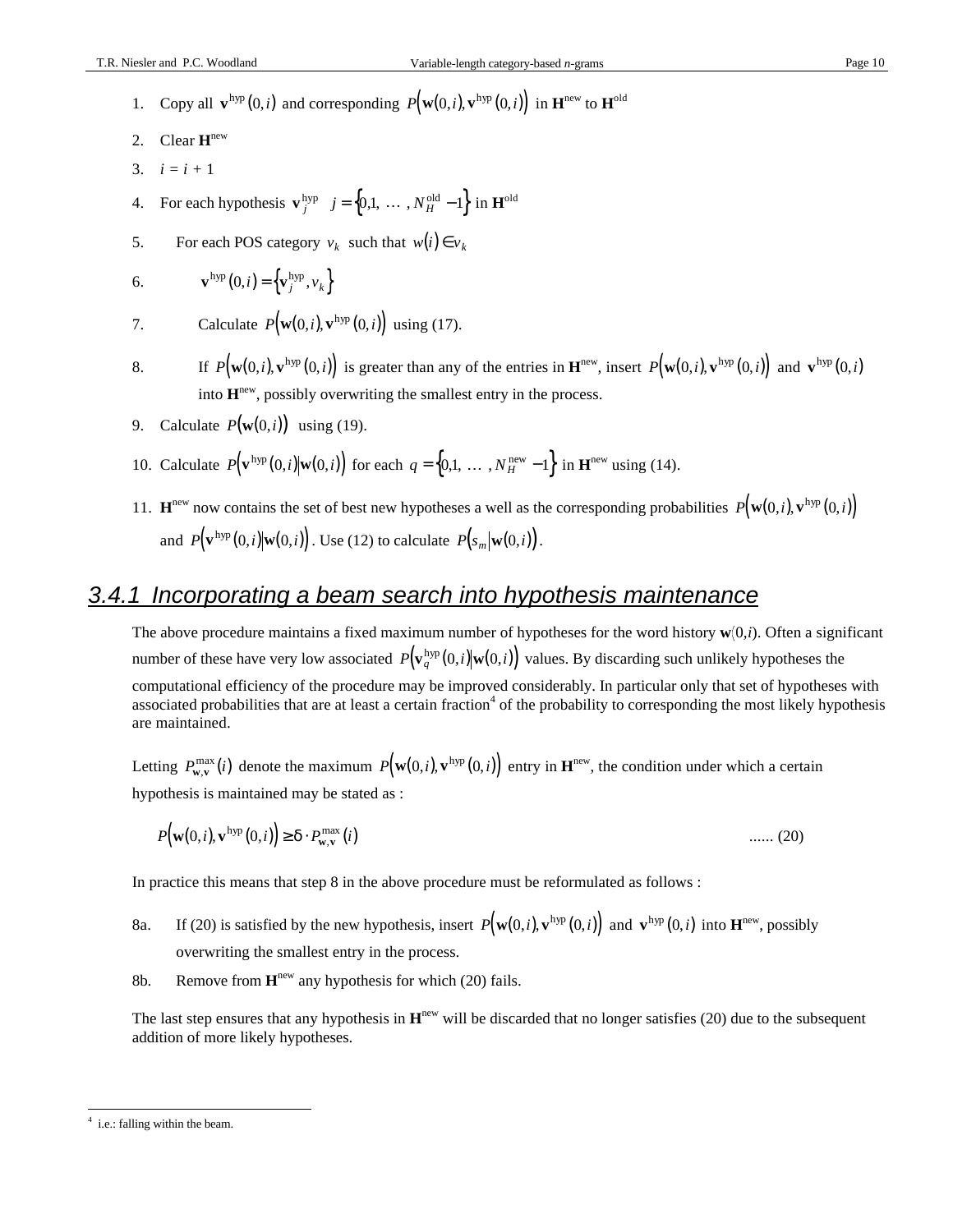The chief motivation for introducing this beam-search scheme is that it may be used to trade accuracy for computational efficiency of the algorithm, an issue that becomes particularly important when the language model is used to tag large quantities of text.

#### 3.4.2 Employing the language model as a POS tagger

Since the language modelling approach described in this work assumes the availability of POS information for each word in the training corpus, and since such information is only available in certain corpora of limited size, an automatic means of annotating untagged text with the POS classifications is required for large, newly available corpora to be used in language model construction.

When using the language model to tag text, the aim is to find the most likely<sup>5</sup> POS assignment for each word in a given sentence. Denoting the sentence by  $\mathbf{w}(0,N-1)$ , this corresponds to finding that sequence  $\mathbf{v}(0,N-1)$  for which the probability

$$
P\big(\mathbf{v}(0, N-1) | \mathbf{w}(0, N-1)\big)
$$

is a maximum. Recalling that a list of these probabilities as well as their corresponding POS hypotheses are maintained by the procedure described earlier in section 3.4, it is evident that the calculation of the language model probability component  $P(s|\mathbf{w}(0,i))$  implicitly involves a tagging operation. In particular, it maintains a list of the most likely sequences of POS assignments for the sequence of words  $\mathbf{w}(0,i)$  with respect to the language model statistics.

Since it is assumed that the POS *n*-gram model does not operate across sentence boundaries, sentences may be tagged one at a time. Therefore, with reference to the procedure described in section 3.4, the tagging process entails the following steps for each sentence :

- 1. Initialise  $\mathbf{H}^{\text{new}}$ , set  $i = -1$ .
- 2. Execute steps 1 − 11 for each word of the current sentence in turn.
- 3. The hypothesis **v** $(0, N 1)$  with the highest  $P(\mathbf{v}(0, N 1) | \mathbf{w}(0, N 1))$  is the most likely sequence of tags for the sentence.

It is in the context of text tagging that the beam-search hypothesis maintenance procedure detailed in the previous section will be employed, since the large size of the untagged corpora demands a computationally efficient algorithm so as to allow the tagging to be carried out in a reasonable amount of time.

<sup>-</sup>5 with respect to the language model's structure, and its *n*-gram and class membership statistics.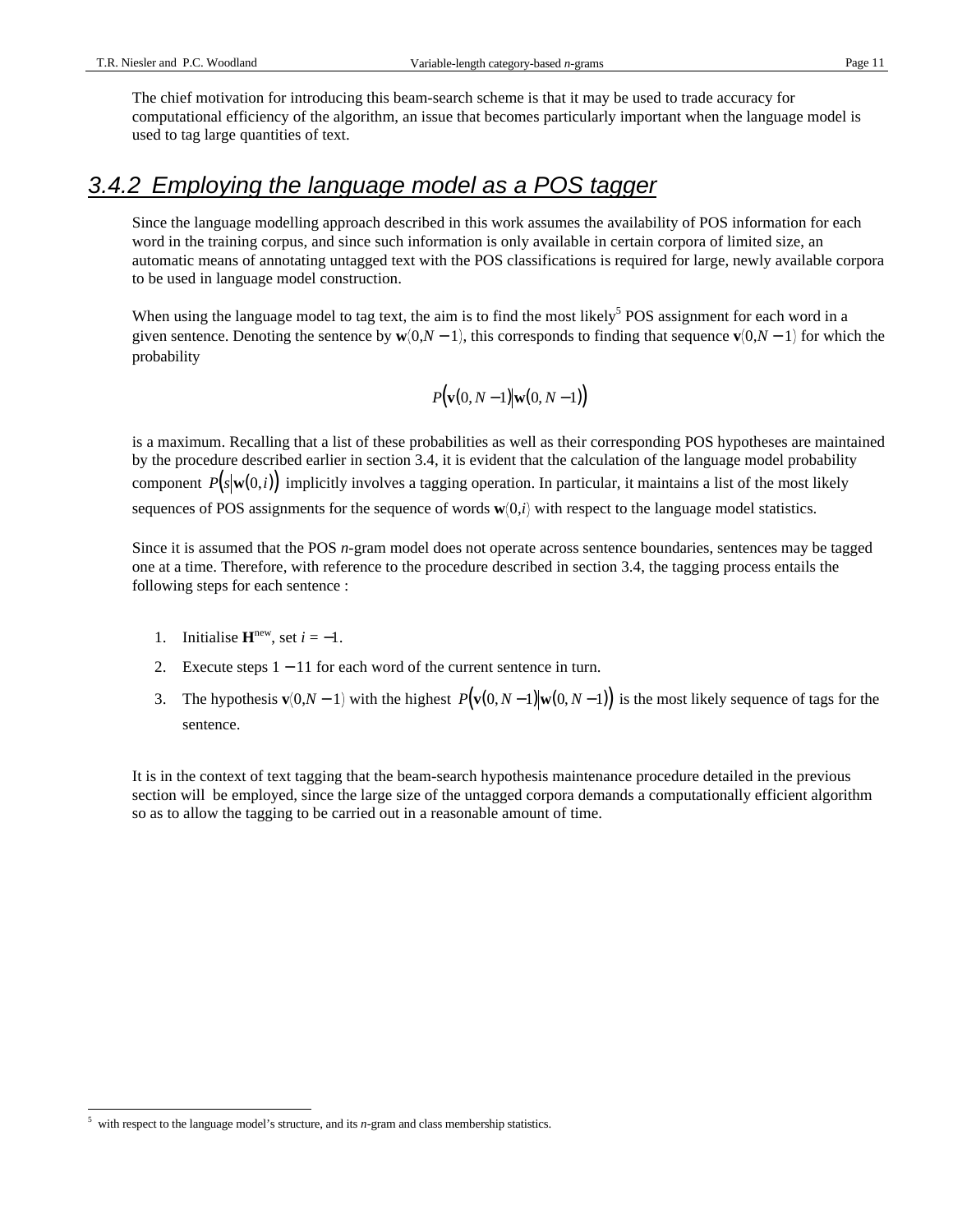# **4. Experimental results**

In this section the performance of the language model construction and application techniques described in the preceding section will be assessed by experimental evaluation on the LOB corpus [Johansson 86], which consists of approximately 1.1 million words of POS-tagged English text chosen from a variety of sources, including newspaper reportage, fiction and scientific writing. The results include both language model perplexities and complexities, as well as tagging accuracies.

## **4.1 Constructing POS n-gram trees**

Using the method of section 3.2, POS *n*-gram language model trees were constructed from the LOB corpus using various pruning thresholds. The tree complexities<sup>6</sup> as well as language model POS perplexities<sup>7</sup> for various threshold values are shown by the lower two curves in the following graph, where each point has been labelled with the corresponding threshold value. In addition to this, the test-set perplexities obtained when pruning is achieved simply by thresholding the total number of occurrences of an event in the training-set are shown for various choices of this threshold (termed a *count threshold* and abbreviated by "CT"). Note that this technique is a commonly employed to make *n*-gram models more compact.



From the above figure it is evident that :

- The training set perplexity decreases as the number of parameters in the tree increases. This is to be expected, since the pruning criterion disallows a reduction in the training set likelihood.
- As the complexity of the tree increases, the test-set perplexity moves through a global minimum. The initial decrease may be ascribed to underfitting of the data due to an insufficient number of parameters, and the subsequent increase to

<sup>-</sup>6 The total number of parameters in a tree has been taken as a measure of its complexity

<sup>7</sup> Refer to section 3.2.1.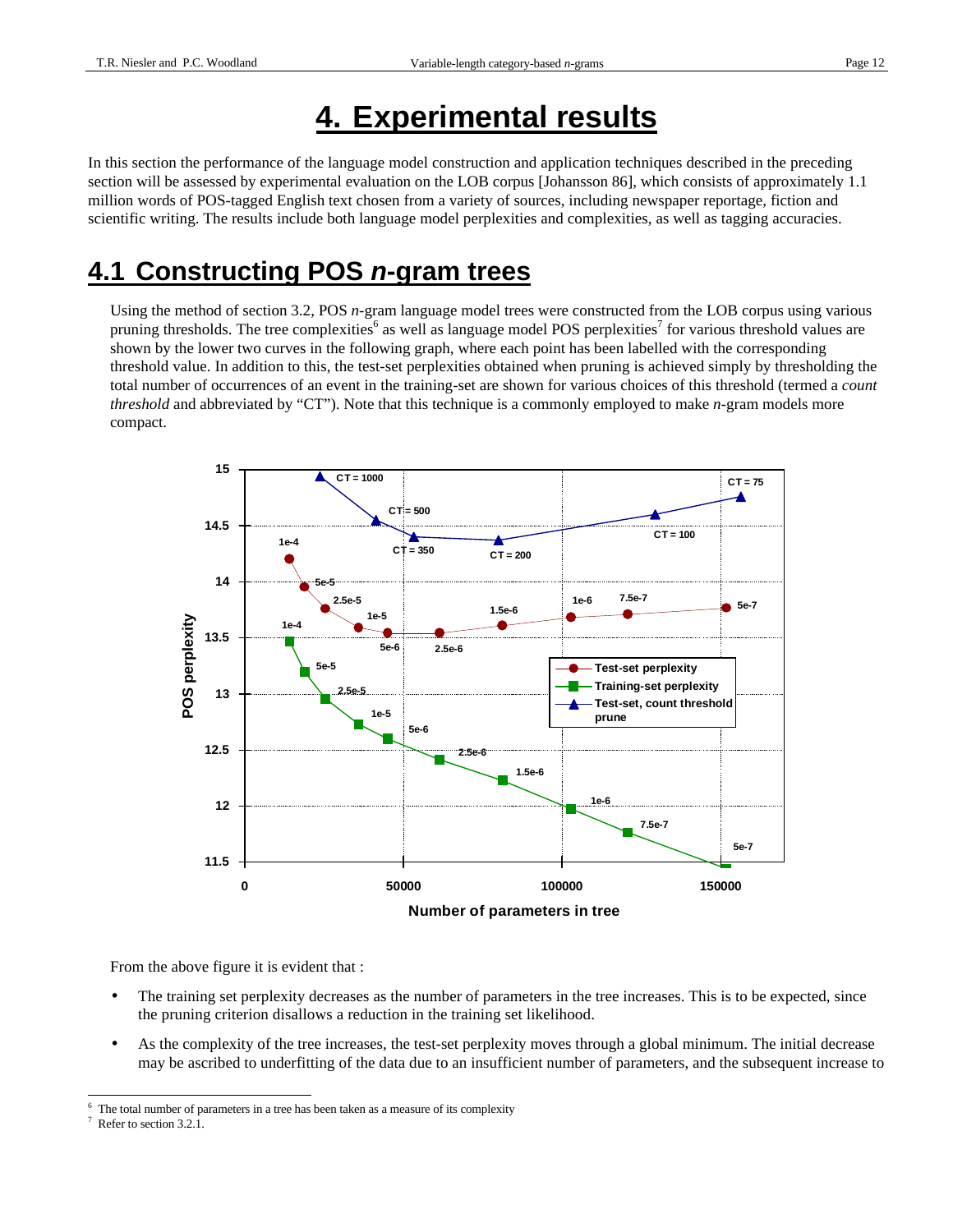overfitting of the data due to an excessive number of parameters in the language model tree. Overfitting occurs despite the use of leaving-one-out cross-validation, although its effect has been significantly reduced in comparison with the use of the count-threshold pruning technique.

• The optimal tree ( $\lambda$  = 5e-6) is substantially more compact than the tree grown with  $\lambda$  = 0, which has 550725 parameters and a test-set perplexity of 13.91 (not shown on graph), and has a significantly lower perplexity than a tree of comparable size obtained by pruning according to count-thresholds.

Considering the tree obtained with  $\lambda = 5e-6$ , the number of nodes found in each level is presented in the following table. Recall that the number of nodes in level *L* corresponds to the number of  $(L+1)$ -grams in the language model. Note that as *n* increases, the data becomes more sparse, and consequently the probability estimates based thereupon become more unreliable, the cross-validation likelihood criterion leads to a reduction in the number of *n*-grams added to the language model.

| Level        | <b>Number of nodes</b> |
|--------------|------------------------|
| 0 (Unigram)  | 1                      |
| 1 (Bigram)   | 123                    |
| 2 (Trigram)  | 1001                   |
| $3(4-gram)$  | 543                    |
| $4(5-gram)$  | 124                    |
| $5(6-gram)$  | 17                     |
| $6(7-gram)$  | 1                      |
| <b>TOTAL</b> | 1810                   |

 Furthermore, the training- and test-set perplexities were seen to evolve as follows with the addition of each tree level. The test-set perplexity is seen to increase slightly after the addition of the 5th and 6th levels. This is due to the approximate way in which the leaving-one-out framework models cross-validation with the test-set.

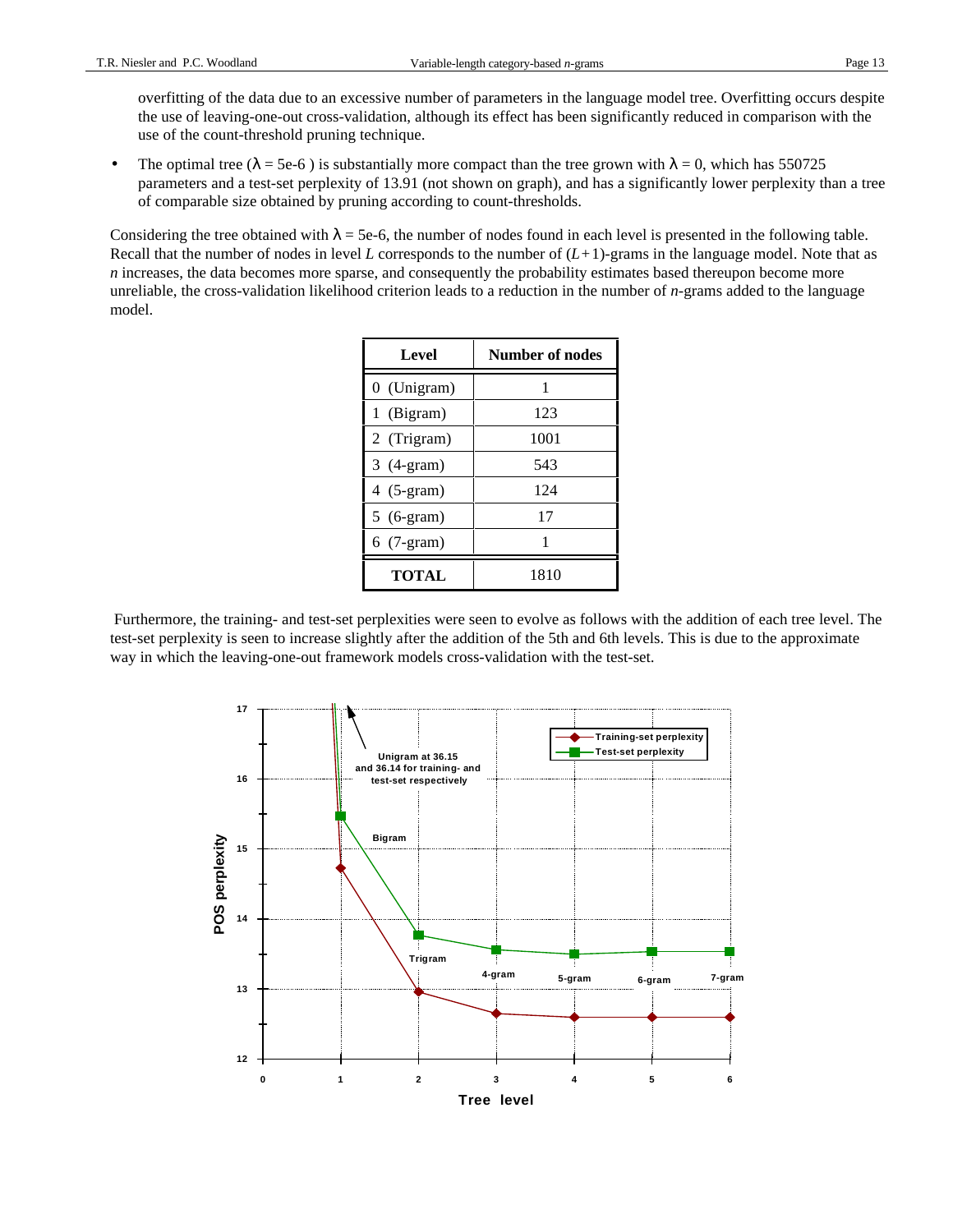## **4.2 Language model word-perplexities**

Three trees were constructed using  $\lambda = 5e-6$ , and were subsequently used in the language model described in section 3.1. The first two are bigram and trigram structures, obtained by stopping tree growth beyond levels 1 and 2 respectively. The third was obtained by allowing the tree-growing algorithm to execute to completion, and is termed a **varigram** structure due to the varying lengths of the *n*-grams it contains. Each POS category was augmented with the unknown word UW, the counts of which were calculated according to the estimates presented in appendix B. OOV words were excluded from the perplexity calculations, but included by means of the generic UW in *n*-gram contexts.

The following table shows the word perplexities obtained for each tree when varying the number of maintained history postulates  $N_H^{\text{max}}$ . The beam selection of section 3.4.1 was not employed in perplexity calculations.

|                | <b>Number of hypotheses</b> |       |       |       |
|----------------|-----------------------------|-------|-------|-------|
|                |                             | 2     |       | 10    |
| <b>Bigram</b>  | 671.3                       | 610.2 | 604.1 | 603.2 |
| <b>Trigram</b> | 634.7                       | 555.2 | 545.2 | 544.1 |
| Varigram       | 629.3                       | 548.9 | 536.7 | 534.1 |

The word perplexities are thus seen to decrease monotonically as the number of hypotheses is increased, demonstrating that the history equivalence class ambiguity has a significant effect on the language model performance. The largest decrease occurs as  $N_H^{\text{max}}$  is increased from 1 to 2, further increments leading to smaller reductions. The figures in the table indicate that values of  $N_H^{\text{max}}$  in the range 5 ... 10 will yield near-optimal results. Furthermore, the longer contexts in the varigram tree lead to a drop in perplexity with respect to the bigram and trigram structures.

A word-based trigram language model for the same corpus achieves a perplexity of 474 but contains 986892 parameters. Therefore a 11.3 % decrease in perplexity is accompanied by an almost 22-fold increase in the number of parameters. The improved performance of the word-based model may be attributed to its ability to model statistical dependencies between particular words. While the category-based model does not have access to this information, it may compensate by offering improved generalisation where the training set is sparse.

## **4.3 Tagging text with the language model**

An ongoing aim of this work is to construct language models from bodies of text that are much larger than the LOB corpus but are in general not annotated with POS information. For this reason the performance a statistical tagger based on the LOB−trained POS language model is of interest, since it would provide a means of obtaining the required POS classifications.

#### 4.3.1 Tagging accuracy of the varigram tagger

The varigram language model trained on the LOB training-set (95%) was used to tag the test-set (5%) by means of the procedure described in in section 3.4.2, and the result compared with the tags in the test set to determine the tagging accuracy. The corresponding figures (i.e. employing the same training- and test-set) for the ACQUILEX tagger [Elworthy 93] are provided as a benchmark.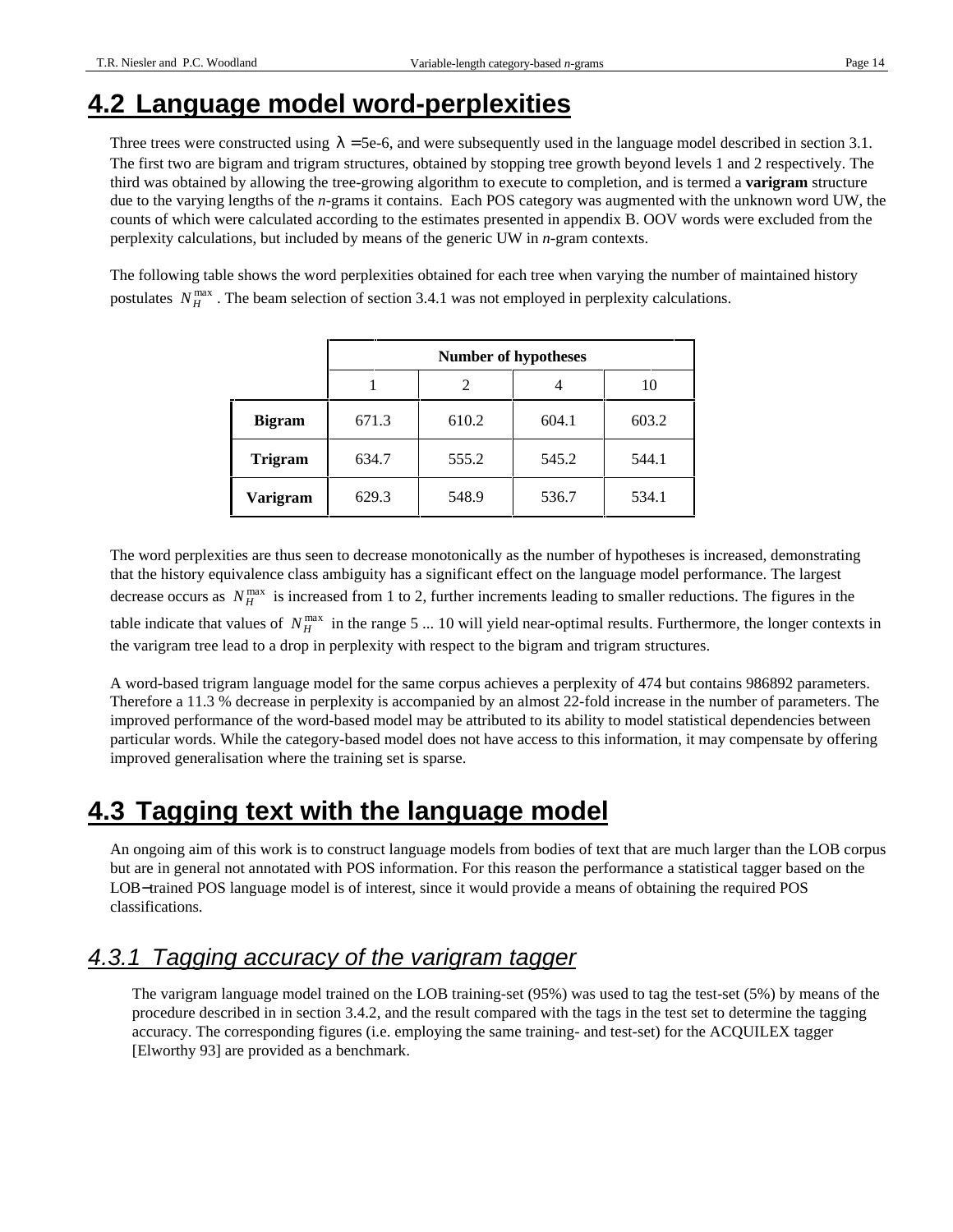|                                       | <b>ACQUILEX</b> | varigram |
|---------------------------------------|-----------------|----------|
| Overall tagging accuracy              | 94.03           | 95.13    |
| Tagging accuracy of known words       | 95.77           | 96.31    |
| Tagging accuracy of OOV words (2.51%) | 31.17           | 49.30    |

These results show that the performance of both taggers is quite similar, but that the varigram tagger exhibits a considerable improvement in the error rate when tagging OOV words. This difference is attributed to both the longer *n*-gram contexts used, as well as the method by means of which the probabilities of unknown words are calculated (refer to appendix B).

#### 4.3.2 Lexicon augmentation

The results of the preceding section show that the tagging accuracy for OOV words is significantly lower than for words which do in fact appear in the tagger's lexicon. For this reason the effect of augmenting the lexicon with words from various additional information sources was investigated. In particular, the following sources were employed :

- Word spellings and POS assignments from the Oxford Advanced Learner's Dictionary (available electronically). The mapping used to convert the dictionary's POS classifications to those employed by the lexicon is described in appendix C.
- A list of 5000 frequent names and surnames. These were included since the OOV words were seen to include a high proportion (approx. 70%) of proper nouns.
- Genitive cases of words already present in the lexicon in their standard but not their genitive form.

The following table shows the tagging accuracies as well as OOV rates for language models built using the augmented as well as the unaugmented lexica. It is apparent that the OOV rate has more than halved, and that the overall tagging accuracy has improved. Note that, due to the larger vocabulary, the language model using the augmented lexicon actually has a higher perplexity than that using the unaugmented lexicon when tested on the test-set, but due to the large difference in tagging accuracy between known and OOV words, the consequent drop in the OOV rate nevertheless leads to an improvement in the overall tagging accuracy.

|                                 | No augmentation | With augmentation |
|---------------------------------|-----------------|-------------------|
| OOV rate                        | 2.51 %          | 1.05 %            |
| Overall tagging accuracy        | 95.13           | 95.82             |
| Tagging accuracy of known words | 96.31           | 96.26             |
| Tagging accuracy of OOV words   | 49.30           | 54.55             |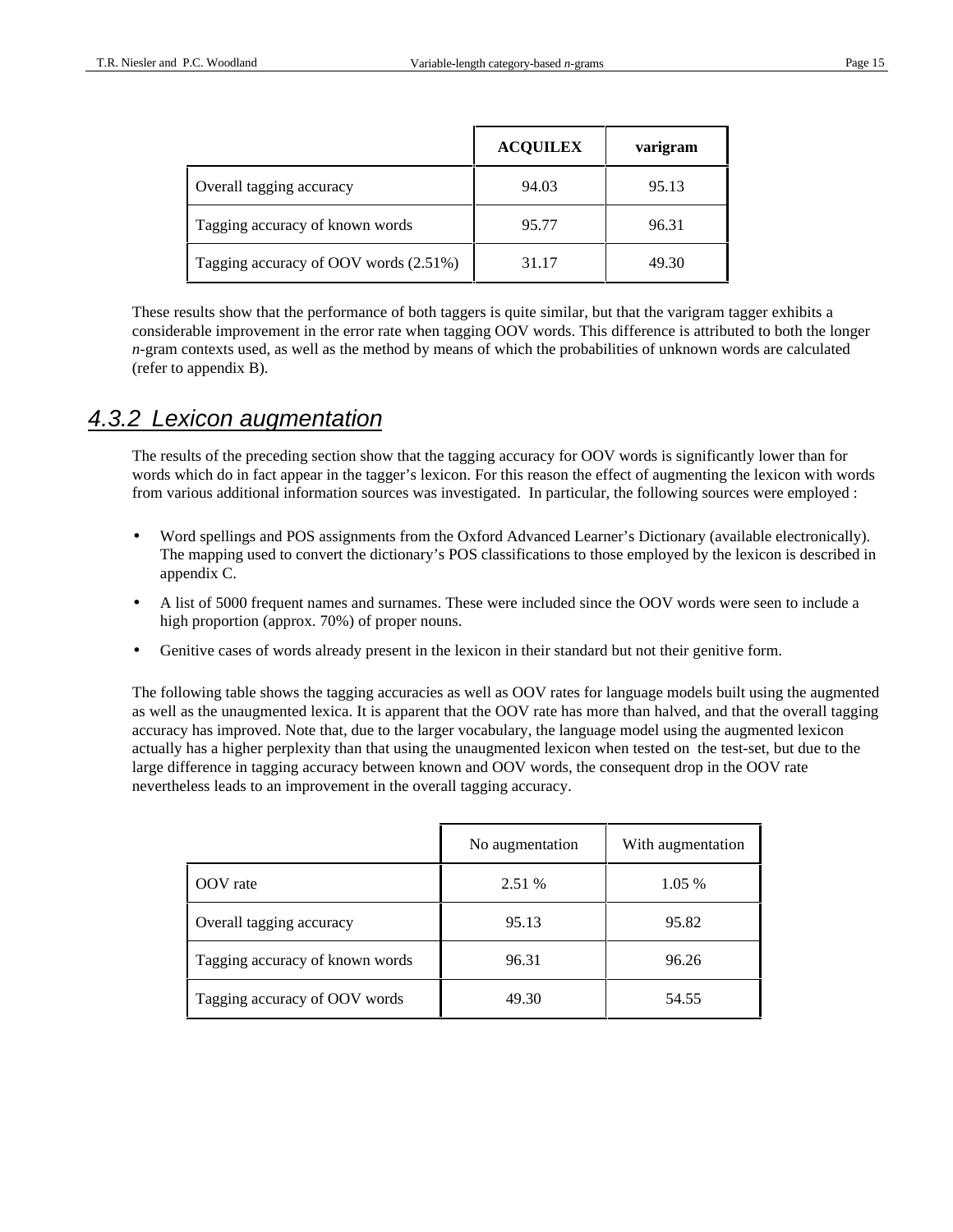#### 4.3.3 Introducing the beam search

The beam-search mechanism described in section 3.4.1 allows computational complexity to be traded for tagging accuracy by limiting the number of hypotheses maintained during the tagging operation. The following graph illustrates how these two quantities are affected by the choice of the beam parameter δ. A normalised tagging rate of unity corresponds to a real tagging rate of approximately 433 words per second on an HP 735 workstation.



A choice of  $\delta$  = 0.1 leads to a factor 3.2 speed improvement at the expense of a 9.1% increase in tagging error rate.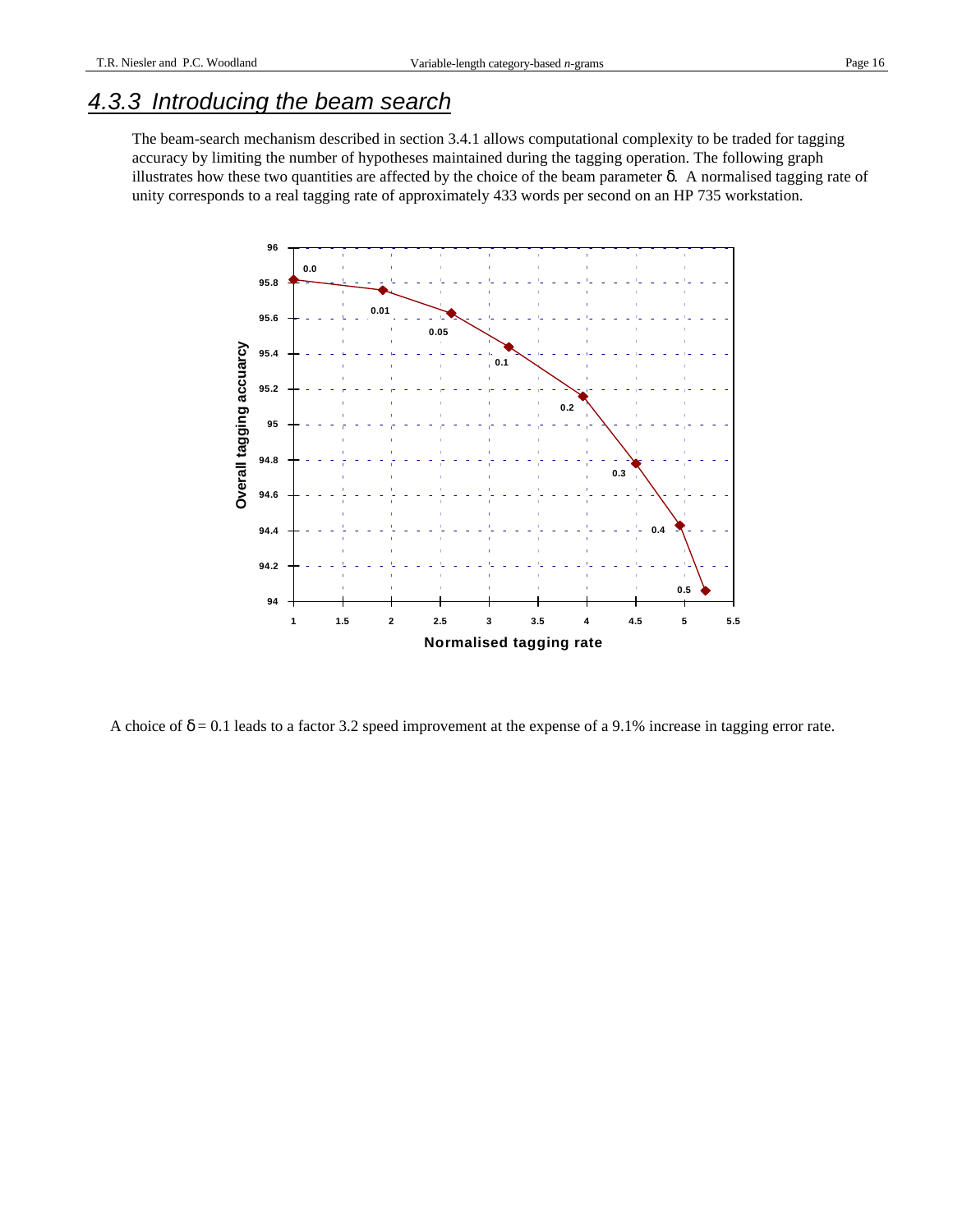# **5. Conclusion**

A category-based language model employing *n-*grams of varying lengths has been described. A procedure by which the *n*grams may be chosen so as to optimise the model compactness with respect to its performance has been presented, and experiments using the LOB corpus show language models constructed in this way to outperform conventional *n*-gram approaches. A word-based trigram model for the same corpus offers a 11.25% perplexity reduction at the expense of an almost 22-fold increase in model complexity, thus making the category-based model a strong contender where compactness is of prime importance. Finally, the use of the category-based language model as a statistical tagger has been described, and when tested on the LOB corpus it exhibits somewhat improved accuracy when compared with a standard fixed-length *n*-gram tagger.

## **6. References**

**[Bahl 89]** : Bahl, L. , Brown, P.F. , de Souza, P.V. , Mercer, R.L. ; *A tree-based statistical language model for natural language speech recognition*, IEEE Transactions on Acoustics, Speech and Signal Processing , vol. 37, no. 7, July 1989.

**[Brown 92]** : Brown, P.F. , de Souza, P.V. , Mercer, R.L. , Della Pietra, V.J. , Lai, J.C. ; *Class-based n-gram models of natural language*, Computational Linguistics, Vol. 8, no. 4, 1992.

**[Chomsky 56]** : Chomsky, N. ; *Three models for the description of language*, IRE transactions on information theory, vol. IT-2, Proceedings of the Symposium on Information Theory, 1956.

**[Duda 73]** : Duda, R.O. , Hart, P.E. ; *Pattern classification and scene analysis*; Wiley, New York, 1973.

**[Elworthy 93]** : Elworthy, D. ; *Tagger suite user's manual*, May 1993.

**[Jelinek 90]** : Jelinek, F. ; *Up from trigrams*. In : Readings in speech recognition. Waibel, A. , Lee, K.F. (eds.). Morgan Kaufman, San Mateo, California, 1990.

**[Johansson 86]** : Johansson, S. , Atwell, R. Garside R. , Leech G. ; *The Tagged LOB corpus user's manual* ; Norwegian Computing Centre for the Humanities, Bergen, Norway 1986.

**[Katz 87]** : Katz, S.M. ; *Estimation of probabilities from sparse data for the language model component of a speech recogniser*; IEEE Transactions on Acoustics, Speech and Signal Processing, vol. 35, no. 3, March 1987, pp. 400 - 401.

**[Kuhn 90]** : Kuhn, R. , de Mori, R. ; *A cache-based natural language model for speech recognition*, IEEE Transactions on Pattern Analysis and Machine Intelligence, vol. 12, no. 6, June 1990.

**[Ney 94]** : Ney, H. , Essen, U. , Kneser, R. ; *On structuring probabilistic dependencies in stochastic language modelling*, Computer Speech and Language, vol. 8, pp. 1-38, 1994.

**[Shannon 50]** : Shannon, C.E. ; *Communication theory : exposition of fundamentals*, IRE Transactions on Information Theory, no. 1, February 1950.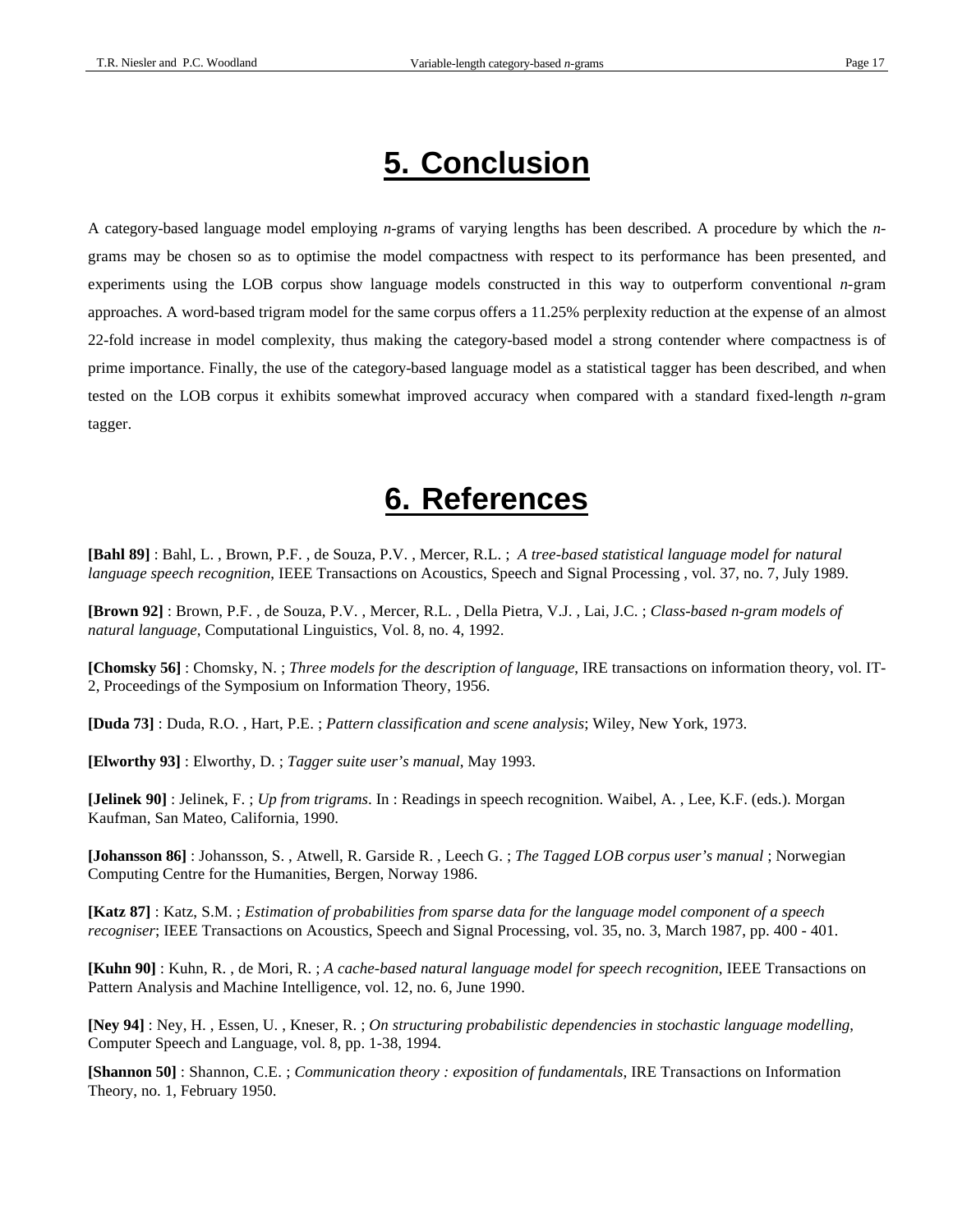# **7. Appendix A : Leaving-one-out cross-validation**

Consider a training set  $\Omega^{tot}$  containing *N* members that is divided into two subsets,  $\Omega^{RT}$  (termed the retained part) and  $\Omega^{HO}$ (termed the heldout part). Conventional cross-validation approaches estimate some parameters from  $\Omega^{RT}$  by optimising the model performance over  $\Omega^{HO}$ . When the parameters are part of a probability estimate, this is done by maximising the likelihood of  $\Omega^{\text{HO}}$ .

The leaving-one-out approach [Duda 73] is an extension of this procedure in which  $\Omega^{HO}$  is chosen to contain exactly one member of  $\Omega^{tot}$ , while  $\Omega^{RT}$  consists of the remaining  $N-1$ . Let  $\Omega^{tot}$  consist of the events  $\{x(0), x(1), \dots, x(N-1)\}$  where each  $x(i)$  is drawn from a finite alphabet  $\mathbf{A}_x = (x_0, x_1, \dots, x_{N_A-1})$ , where  $N_A$  is the alphabet size. Denoting the single member in

 $\Omega^{\text{HO}}$  by *x*(*i*), the log likelihood of the heldout part is indicated as :

$$
LL(\Omega^{\text{HO}}, \Omega^{\text{RT}}) = LL(x(i), \Omega^{\text{RT}})
$$
  
= log(P(x(i), \Omega^{\text{RT}}))

where the probability estimate  $P()$  is a function of  $\Omega^{RT}$  since it is made exclusively on the grounds of the data in the retained part. Leaving-one-out cross-validation involves the consideration of all *N* possible ways in which  $\Omega^{tot}$  may be partitioned into  $\Omega^{\text{HO}}$  and  $\Omega^{\text{RT}}$ . Denote the *N* partitions formed by assigning *x*(*i*) to  $\Omega^{\text{HO}}$  by  $\Omega_i^{\text{HO}}$  and  $\Omega_i^{\text{RT}}$ , where *i* = {0,1, ..., *N* −1}. The cumulative log likelihood over each of these partitions is then

$$
LL_{cum}(\Omega^{tot}) = \sum_{i=0}^{N-1} LL(x(i), \Omega_i^{RT})
$$
  
= 
$$
\sum_{i=0}^{N-1} log(P(x(i), \Omega_i^{RT}))
$$
 ...... (1)

Now denote the number of occurrences of  $x_i$  in  $\Omega^{tot}$  by  $N^{tot}(x_i)$ , this may be rewritten as

$$
LL_{\text{cum}}\left(\Omega^{\text{tot}}\right) = \sum_{i=0}^{N_{\text{v}}-1} N^{\text{tot}}\left(x_{i}\right) \cdot \log\left(P\left(x(i), \Omega_{i}^{\text{RT}}\right)\right) \tag{2}
$$

By making additional assumptions regarding the form of  $P(x(i), \Omega_i^{RT})$ , this expression may be simplified further.

In making use of all possible subdivisions into retained and heldout parts, the leaving-one-out approach makes optimal use of the available training data, an important consideration in situations where the data is sparse, as is indeed the case for language modelling problems. Its drawback is the increased computation implied by the exhaustive partitioning operation, although efficient results may sometimes be obtained by simplifications possible for specific choices of  $P(x(i), \Omega_i^{\text{RT}})$ .

#### **References**

**[Duda 73]** : Duda, R.O. , Hart, P.E. ; *Pattern classification and scene analysis*; Wiley, New York, 1973.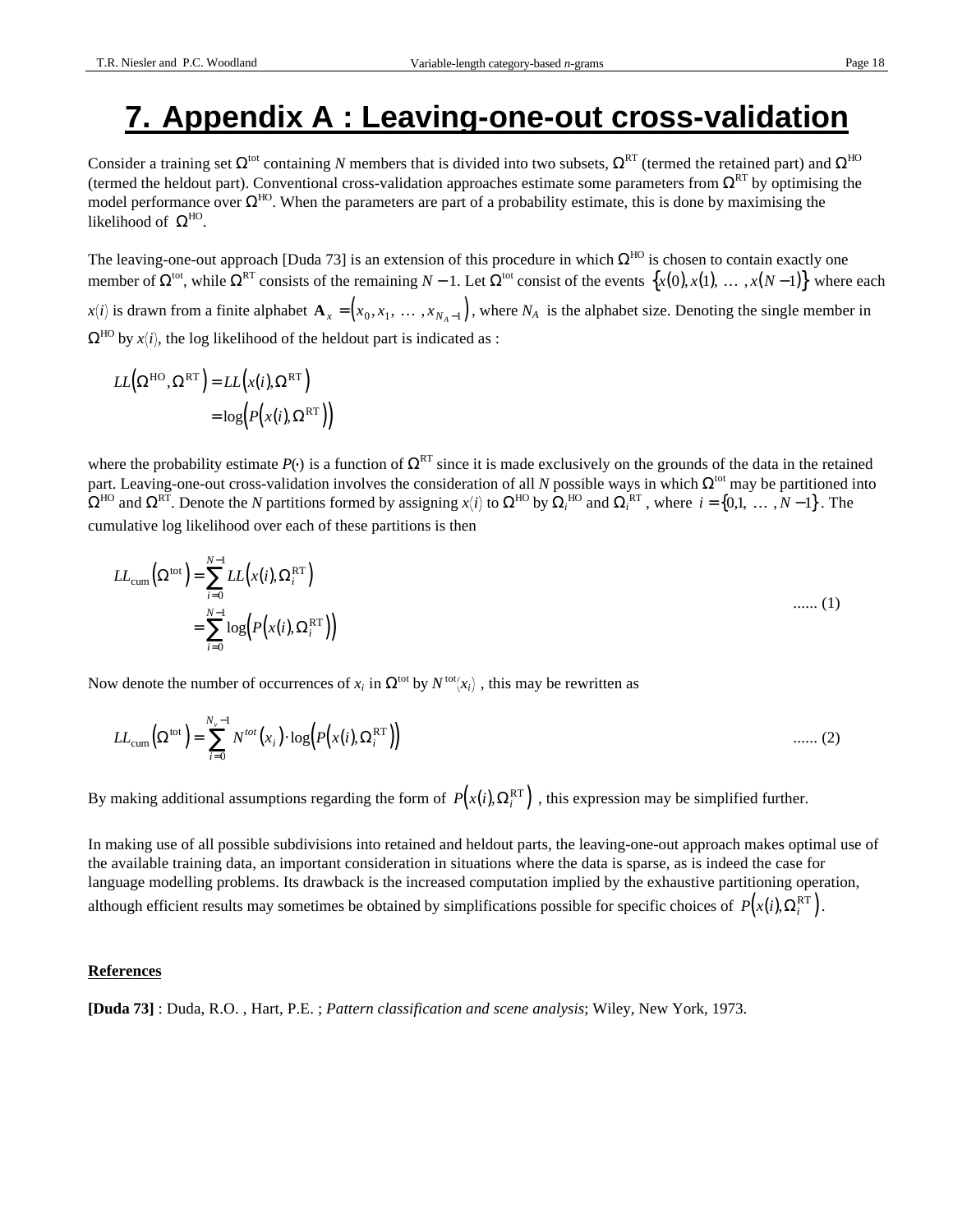# **8. Appendix B: Dealing with unknown words**

In open vocabulary tasks, the language model will in general always encounter words not present in its vocabulary. The occurrence of such words, generally referred to as **out-of-vocabulary** (or simply **OOV)**, may be modelled by adding the dedicated entry "UW" to the lexicon. As this entry represents not a particular but any OOV word, it is in fact a word class with an unknown number of members. By means of the UW entry, it will be possible for the language model both to estimate the probability of occurrence of an unknown word, as well as to use UW occurrences as part of its context.

Since the language model is derived from the training corpus which also defines the vocabulary, the UW event itself is not witnessed during training, and it is therefore necessary to estimate the probability of seeing an OOV wordexplicitly for every category  $v_j$ .<sup>8</sup> In order to do this, the leaving-one-out cross-validation framework has been employed.

Let :

-

- $v_j$  be the word category for which we would like to estimate  $P(\text{UW} | v_j)$ .
- $N_c$  be the total number of words in the training set (i.e. the corpus size).

Now consider the  $N_c$  possible ways in which the training corpus may be split into the two partitions  $W_i^{RT}$  and  $w_i^{HO}$ , where the first contains  $N_c - 1$  members and the second exactly one, and where  $i = \{0, 1, ..., N_c - 1\}$ . Denote the category to which the word  $w_i$  belongs in the training set by  $cat_{trn}(w_i)$  and define :

$$
\delta\left(w_i^{\text{HO}}, v_j\right) = \begin{cases} 1 & \text{if } \left(w_i^{\text{HO}}\right) \notin \mathbf{W}_i^{\text{RT}}\right) \cap \left(\text{cat}_{tm}\left(w_i^{\text{HO}}\right) = v_j\right) \\ 0 & \text{otherwise} \end{cases}
$$

Then the probability  $P(\text{UW}|v_j)$  of encountering an unknown event in category  $v_j$  within the sub-corpus  $\text{W}_i^{RT}$  of size  $N_c - 1$ may be estimated by the relative frequency :

$$
P(\text{UW}|\nu_j) = E\{\delta(w_i^{\text{HO}}, \nu_j)\} = \frac{\sum_{i=0}^{N_c-1} \delta(w_i^{\text{HO}}, \nu_j)}{N(\nu_j)}
$$
 ...... (B1)

where  $N(v_j)$  is the total number of events that has been seen in category  $v_j$ . Note that the numerator is simply the sum of the number of events occurring in this category that also occur only once in the entire corpus, and may thus be determined by means of a simple counting operation.

The number of unknown events  $N_{uw}(v_j)$  that may be expected to be seen in category  $v_j$  in a sub-corpus of size  $N_c - 1$  may be estimated from the relative frequencies in a similar fashion :

$$
P(\text{UW}|\nu_j) = \frac{N_{\text{uw}}(\nu_j)}{N(\nu_j) + N_{\text{uw}}(\nu_j)}
$$
  
\n
$$
\Rightarrow \left[ N_{\text{uw}}(\nu_j) = \frac{P(\text{UW}|\nu_j) \cdot N(\nu_j)}{1 - P(\text{UW}|\nu_j)} \right] \quad \dots \dots \quad (B2)
$$

This equation may be used to estimate the count that should be assigned to the unknown event in every category *v<sup>j</sup>* . Precautions must be taken, however, when the training data for certain contexts is sparse. In these circumstances it may

<sup>&</sup>lt;sup>8</sup> More precisely, we estimate the probability of witnessing OOV words in a body of text that exhibits the same statistical behaviour with respect to the language model extracted from the training corpus, but that has not formed part of this training set in any way.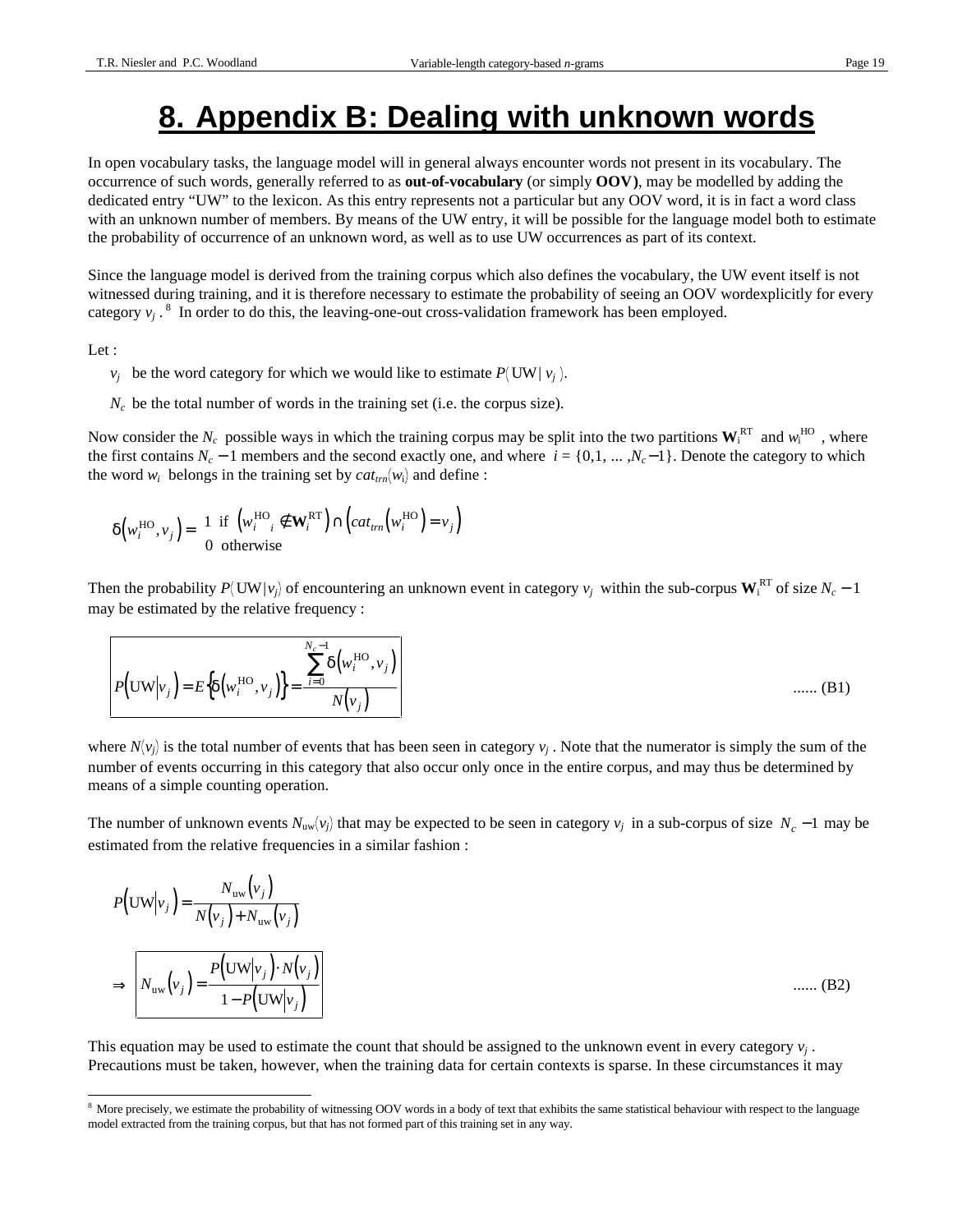happen that the numerator of (B1) approaches or even equals the denominator, leading to an extremely large estimate for  $N_{uw}(v_j)$  according to (B2). In order to avoid this, the probability estimate (B1) has been altered heuristically as follows :

$$
P\left(\text{UW}\Big|v_j\right) = E\left\{\delta\left(w_i^{\text{HO}}, v_j\right)\right\} = \frac{\sum_{i=0}^{N_c-1} \delta\left(w_i^{\text{HO}}, v_j\right)}{N\left(v_j\right) + \eta} \qquad \text{where} \quad \eta > 0 \qquad \qquad \dots \tag{B3}
$$

The constant  $\eta$  ensures that the denominator is always larger than the numerator, thus never permitting  $P(\text{UW}|v_j) = 1$ . When *N*(*v<sub>j</sub>*) is small, indicating the category *v<sub>j</sub>* to be sparsely trained, η will have a significant effect on *P*(UW|*v<sub>j</sub>*). However, as *N*(*v<sub>j</sub>* increases, η becomes less significant and the estimate (B3) approaches (B1). Intuitively the quantity η may be interpreted as an indication of the number of observations that must have been made in a category  $v_j$  for relative frequency estimates made within it to be used with confidence. The effect η on the language model performance was seen empirically to be weak, and a values in the range 5 - 10 were found to yield satisfactory results for the LOB corpus.

It is important to realise that the addition of the unknown event to the vocabulary does not interfere with the estimation of *n*gram probabilities using Good-Turing or discounting approaches, since the former addresses the occurrence of un*known* events in a certain context, while the latter is concerned with the estimation of probability for un*seen* events, i.e. events that have been seen individually but not in conjuction with each other in an *n*-gram sense.

It is interesting to note that, when  $v_j$  is assumed to contain the entire training corpus, the estimate (B1) becomes :

$$
P\left(\text{UW}\big|v_j\right) = P(\text{UW}) = \frac{C_1}{N_c}
$$

which is the Good-Turing estimate for the probability of unseen events [Good 53], [Katz 87].

#### **References**

**[Good 53]** : Good, I.J. ; *The population frequencies of species and the estimation of population parameters*, Biometrika vol. 40, pp. 237 - 264, 1953.

**[Katz 87]** : Katz, S.M. ; *Estimation of probabilities from sparse data for the language model component of a speech recogniser*; IEEE Transactions on Acoustics, Speech and Signal Processing, vol. 35, no. 3, March 1987, pp. 400 - 401.

**[Nádas 84]** : Nádas, A. ; *Estimation of probabilities in the language model of the IBM speech recognition system*, IEEE Transactions on Acoustics, Speech and Signal Processing, vol. 32, no. 4, August 1984, pp. 859 - 861.